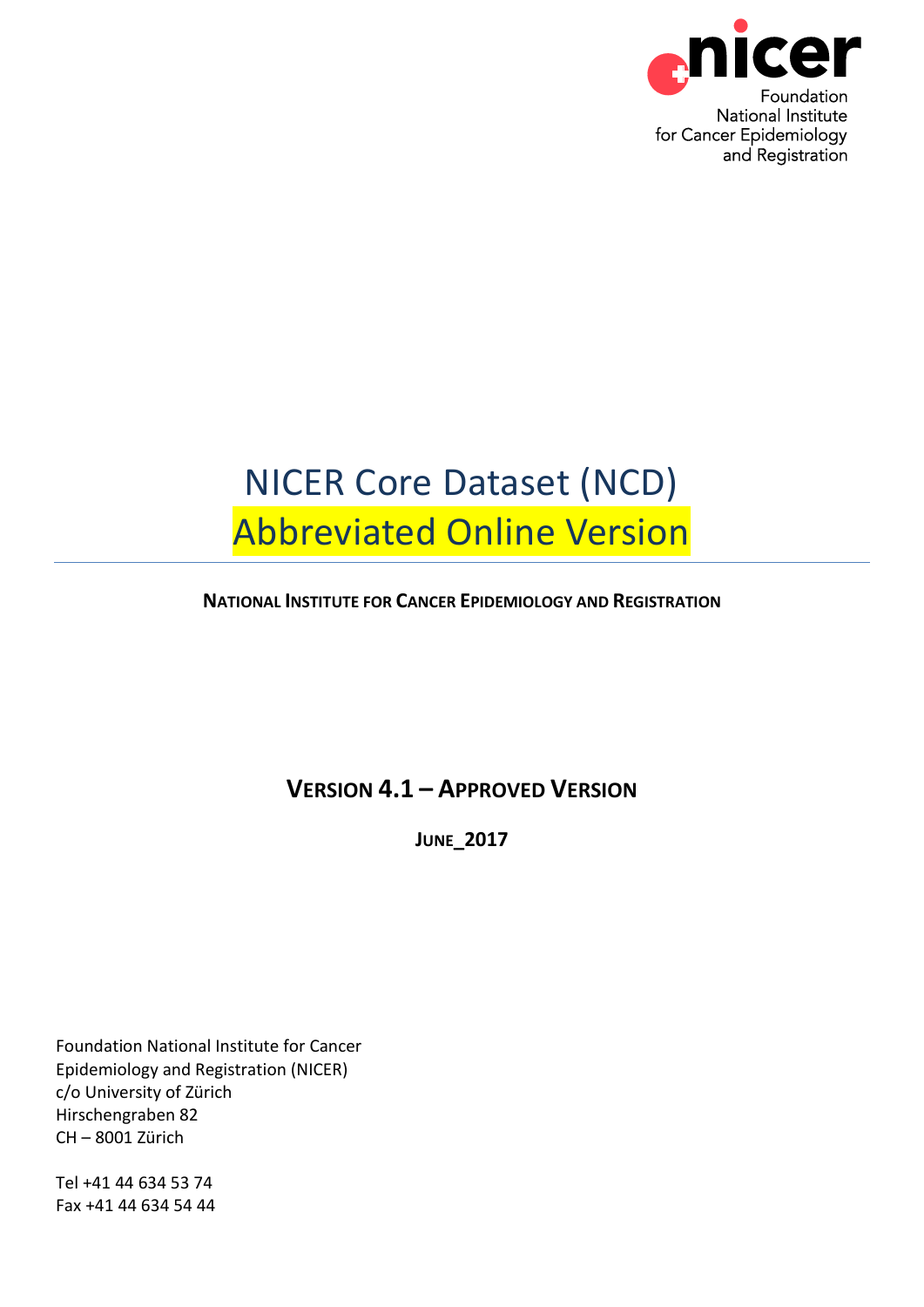

# **Table of Content**

| 1.    |  |
|-------|--|
| 2.    |  |
| 3.    |  |
| 3.1   |  |
| 3.2   |  |
| 3.3   |  |
| 3.3.1 |  |
| 3.3.2 |  |
| 3.4   |  |
| 4.    |  |
| 5.    |  |
| 6.    |  |
| 7.    |  |
|       |  |
| 8.1   |  |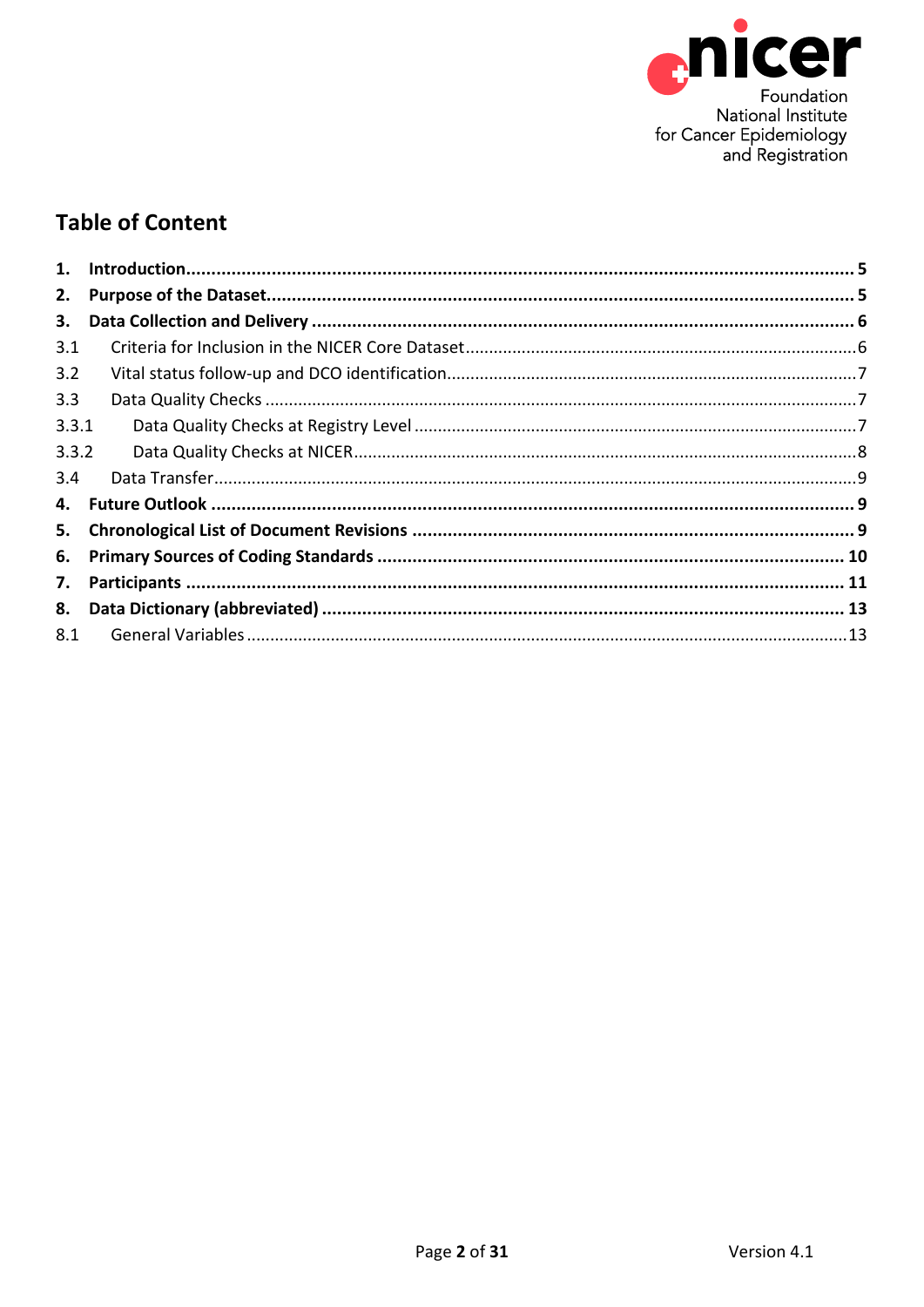

# **Abbreviated List of Nicer Core Dataset (NCD) Variables**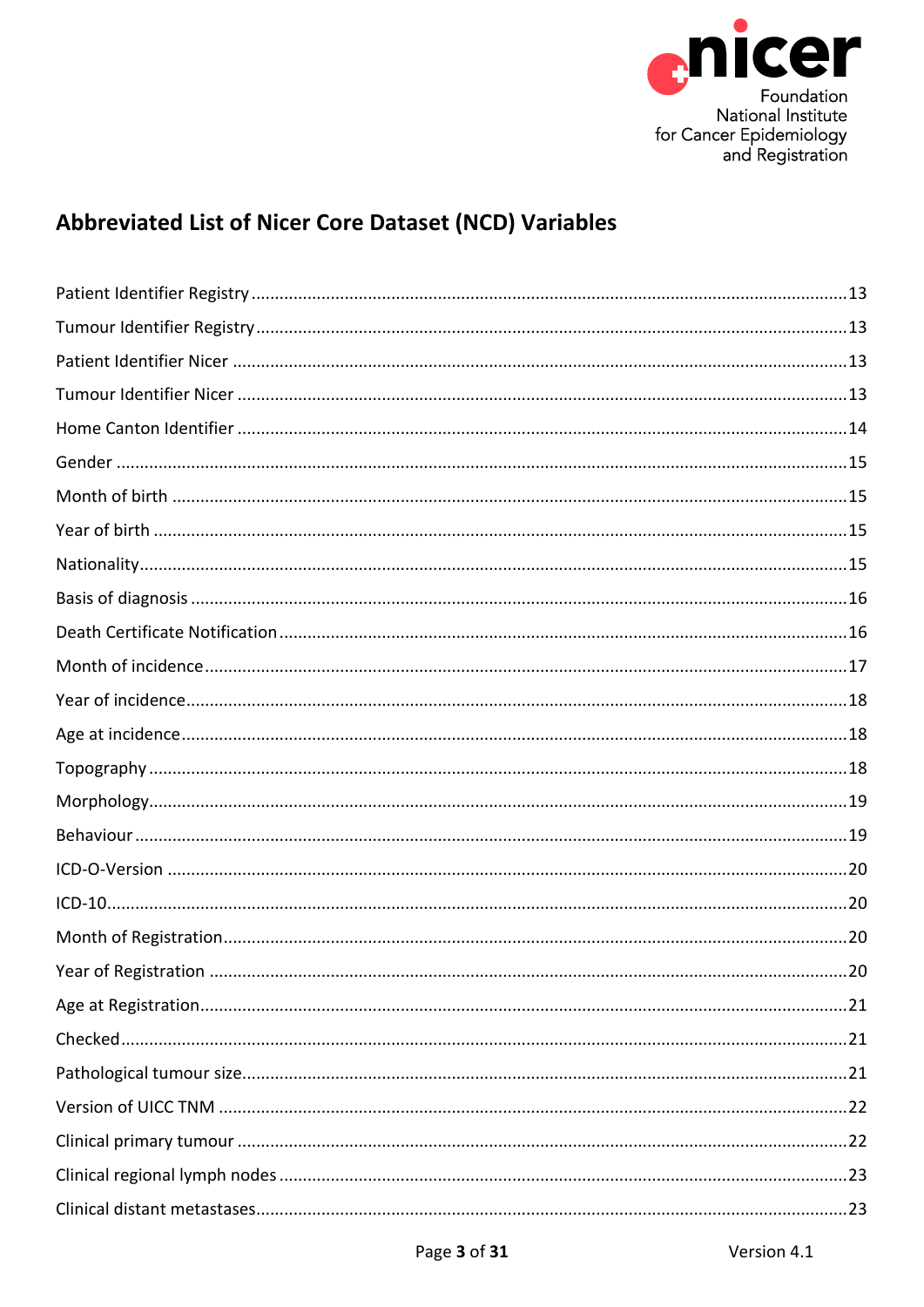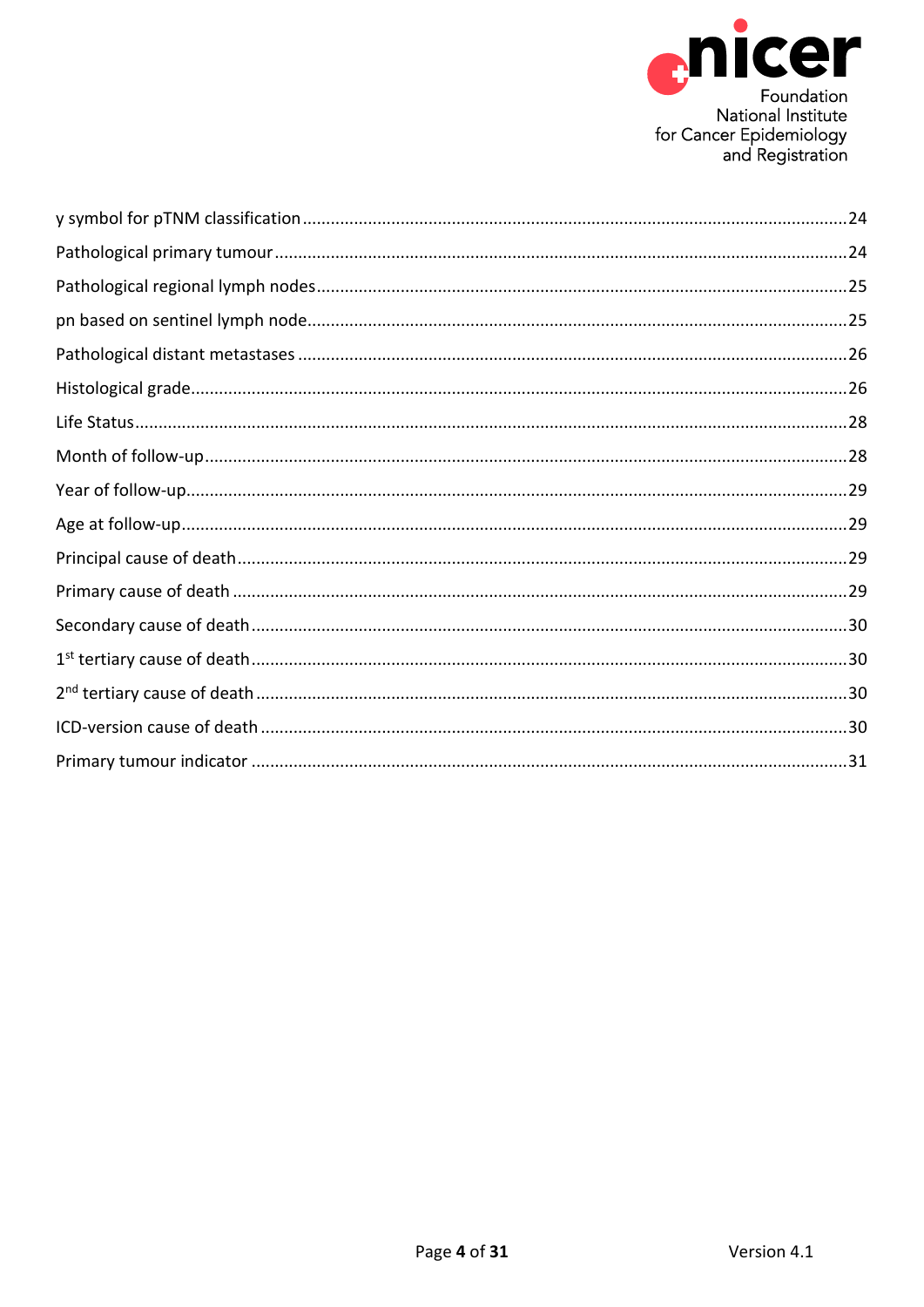

# <span id="page-4-0"></span>**1. Introduction**

Cancer is the second most frequent cause of death in Switzerland. Annually more than 35,000 people are diagnosed with cancer and approximately 40% of the population will experience at least one cancer diagnosis in their lifetime. Furthermore, cancer treatment is one of the most complex, time, and resource demanding care services the healthcare industry provides.

Given cancer's importance there is a high societal value for the collection of epidemiological information. Patients, practitioners, public health and health policy experts must rely (at least in part) on populationbased cancer monitoring for evidence-based decision-making. By international standard the burden of cancer and monitoring of improvements from prevention and care can only be sufficiently measured by complete accurate, detailed, and timely population-based coverage and assessment of cancer information.

Recognizing these needs NCC and Swiss cancer registries have created a necessary list of variables to ensure that standard, comprehensive, and appropriate information is collected on all cancers in Switzerland. The NICER Core Dataset includes the minimum set of epidemiologic information for valid national cancer prevention and control.

According to current contracts with the FOPH, NICER is responsible for central coordination of cancer registration in Switzerland. One of the tasks is to harmonise data registration processes and contents and to carry out quality assurance measures according to international standards. This continuous work will guarantee that a coherent national cancer monitoring is in place as soon as the planned national cancer act is entering into force.

## <span id="page-4-1"></span>**2. Purpose of the Dataset**

The primary purposes of the NICER Core Dataset are to:

- Include the minimum necessary list of variables for national cancer monitoring (incidence, prevalence, mortality, survival including important descriptive characteristics) in Switzerland
- Provide a formally agreed upon and consistently defined set of nationally available variables
- Build consensus of cantonal registration experts for national perspective of cancer registration
- Provide critical epidemiological information for thorough, valid national cancer monitoring
- Provide essential data for promoting national cancer epidemiology research in Switzerland

The NICER Core Dataset comprises three categories of information (personal characteristics, cancer characteristics: diagnosis & treatment related, and follow-up status). The NCD is subject to continuous formal documented review and amendment by participants. Thus it is not intended to be a fixed and/or final document. It is instead a living document; based on latest international standards, consensus of national and cantonal experts revised as necessary in chronologically numbered versions.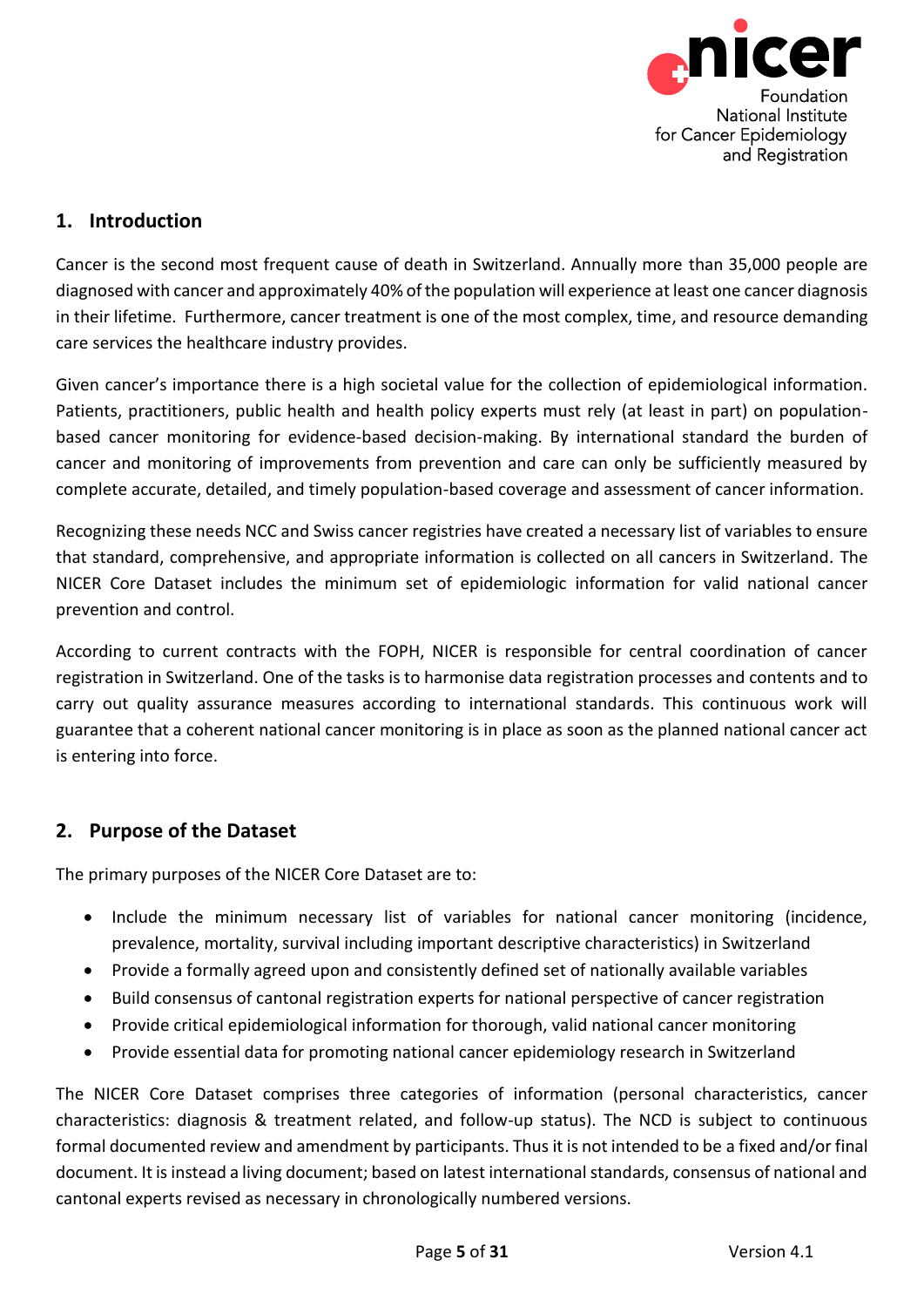

## <span id="page-5-0"></span>**3. Data Collection and Delivery**

Years of Coverage and Level of Data available by Canton

| <b>Basel-City and Country</b> | from 1981   |
|-------------------------------|-------------|
| Fribourg                      | from 2006   |
| Geneva                        | from 1970   |
| Graubuenden                   | from 1989   |
| Glarus                        | from 1992   |
| Jura                          | from 2005   |
| Luzern                        | from 2010   |
| Neuchatel                     | from 1974   |
| Nidwalden                     | from 2011   |
| Obwalden                      | from 2011   |
| St. Gallen and Appenzell      | from 1980   |
| Ticino                        | from 1996   |
| Uri                           | from 2011   |
| Vaud                          | from 1974   |
| Wallis                        | from 1989   |
| Zug                           | from $2011$ |
| Zurich                        | from 1980   |

#### <span id="page-5-1"></span>**3.1 Criteria for Inclusion in the NICER Core Dataset**

-

Tumour data as described below are to be submitted to NCC for the permanent resident population and main place of residence in the registry canton at the time of diagnosis<sup>1</sup>. Tumour data of individuals with nonpermanent or secondary residence are NOT to be included. All tumour data from 1<sup>st</sup> year of available registry data up to 24 months before the most current incidence year shall be included (e.g. data delivered in 2009 includes tumour data through 2007, 2 year delay in incidence reporting).

 $1$  Ordinance of 19 December 2008 on the Federal Population Census, Article 2 letter d: The permanent resident population comprises: (1) all Swiss citizens whose main place of residence is in Switzerland; (2) foreign citizens with an annual or a permanent residence permit for at least twelve months (Permit B or C or FDFA-ID [international civil servants, diplomats and their family members]); (3) foreign citizens with a short-term residence permit (Permit L) for a cumulative length of stay of at least twelve months; (4) foreign citizens seeking asylum (Permit F or N) with a total length of stay of at least twelve months.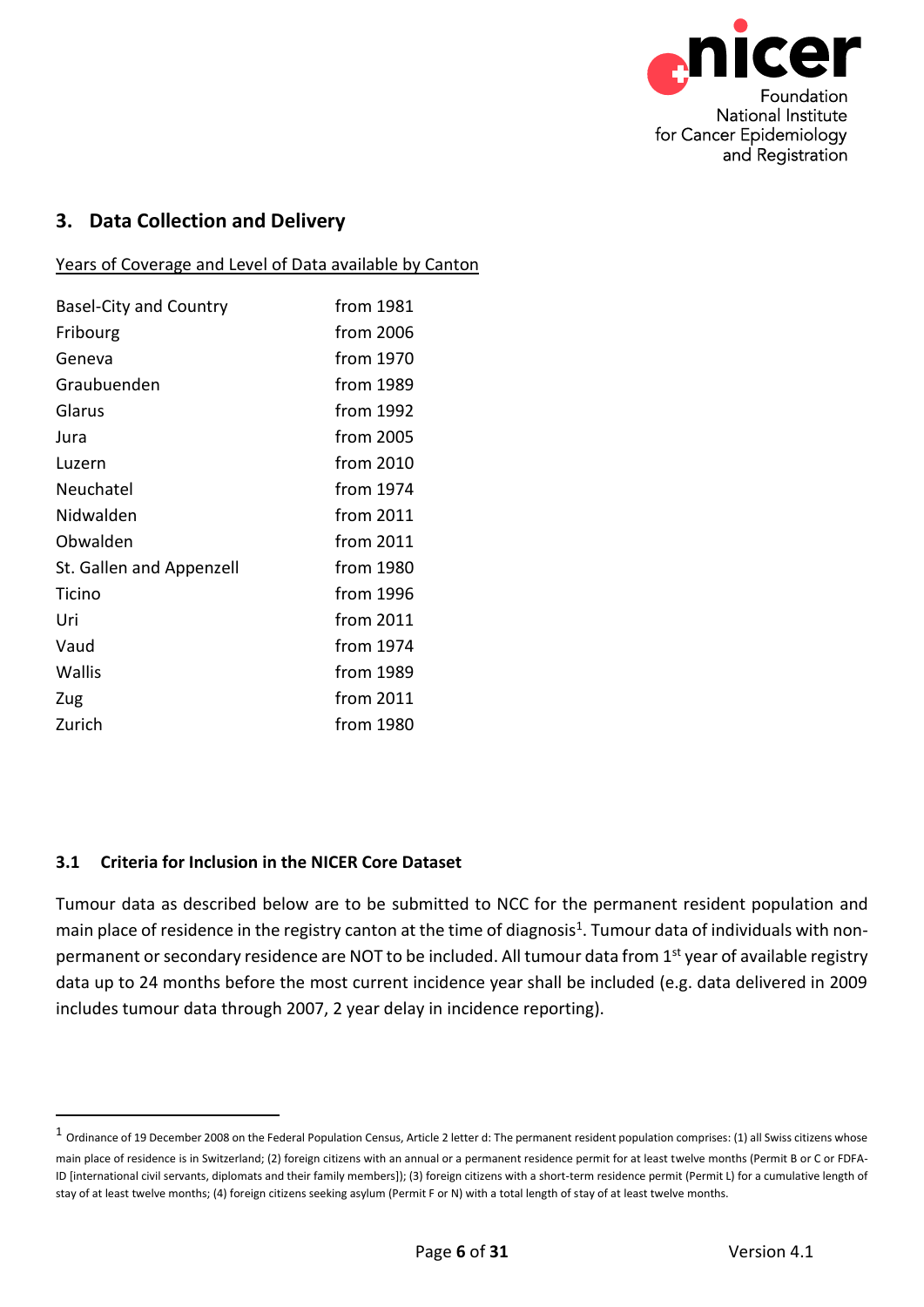

Specific tumour-related inclusion criteria are based on IACR and ENCR recommendations for registration and include following cases: the dataset submitted to NCC must include all registered diagnoses falling in one of the following groups (ICD-O-3 topography in brackets):

- All registered malignant tumours, behaviour/3: (C00-C80, exempt basal cell carcinoma (C44)).
- All intracranial and –spinal neoplasms irrespective of behaviour (C70 C72).
- Tumours of the urinary bladder, behaviour/1 and /2 (C67).
- In situ melanomas and squamous cell carcinomas, behaviour/2 of the skin (C44).
- In situ tumours, behaviour/2 of the breast (C50).
- In situ tumours, behaviour/2 of the cervix uteri (CIN2 and 3) (C53).
- In situ tumours, behavior /2 of colon and rectum (C18 C20).

Note 1: It is the decision of each registry, whether to collect all available diagnoses (without reference to multiple primary rules) or to restrict collection to primary diagnoses according to International rules for multiple primary cancers (IARC, 2004). NCC recommends to collect all available diagnoses and to submit primary as well as non-primary diagnoses (according to IARC rules) to NCC.

Note 2: It is permissible to submit diagnoses not falling in one of the groups mentioned to NCC.

#### <span id="page-6-0"></span>**3.2 Vital status follow-up and DCO identification**

The official vital statistics issued annually by the Swiss Federal Statistical Office (SFSO) must have been linked to the registry dataset before data submission to NCC. It is also expected that, whenever possible, active vital status follow-up has been performed up to the year of the date of reference for incidence submission (or later).

Years or diagnostic groups for which the linkage to SFSO official vital statistics or active vital status follow-up has not been performed must be listed in a separate notification document (see section 3.4 "Data Transfer").

#### <span id="page-6-1"></span>**3.3 Data Quality Checks**

Data quality assurance is an ongoing NICER field of activity. Therefore this document will be updated as needed.

#### **3.3.1 Data Quality Checks at Registry Level**

<span id="page-6-2"></span>Before data transmission to NCC all datasets must be quality checked by the registries. The minimum quality check includes:

Format and coding checks to ensure NCD-compatibility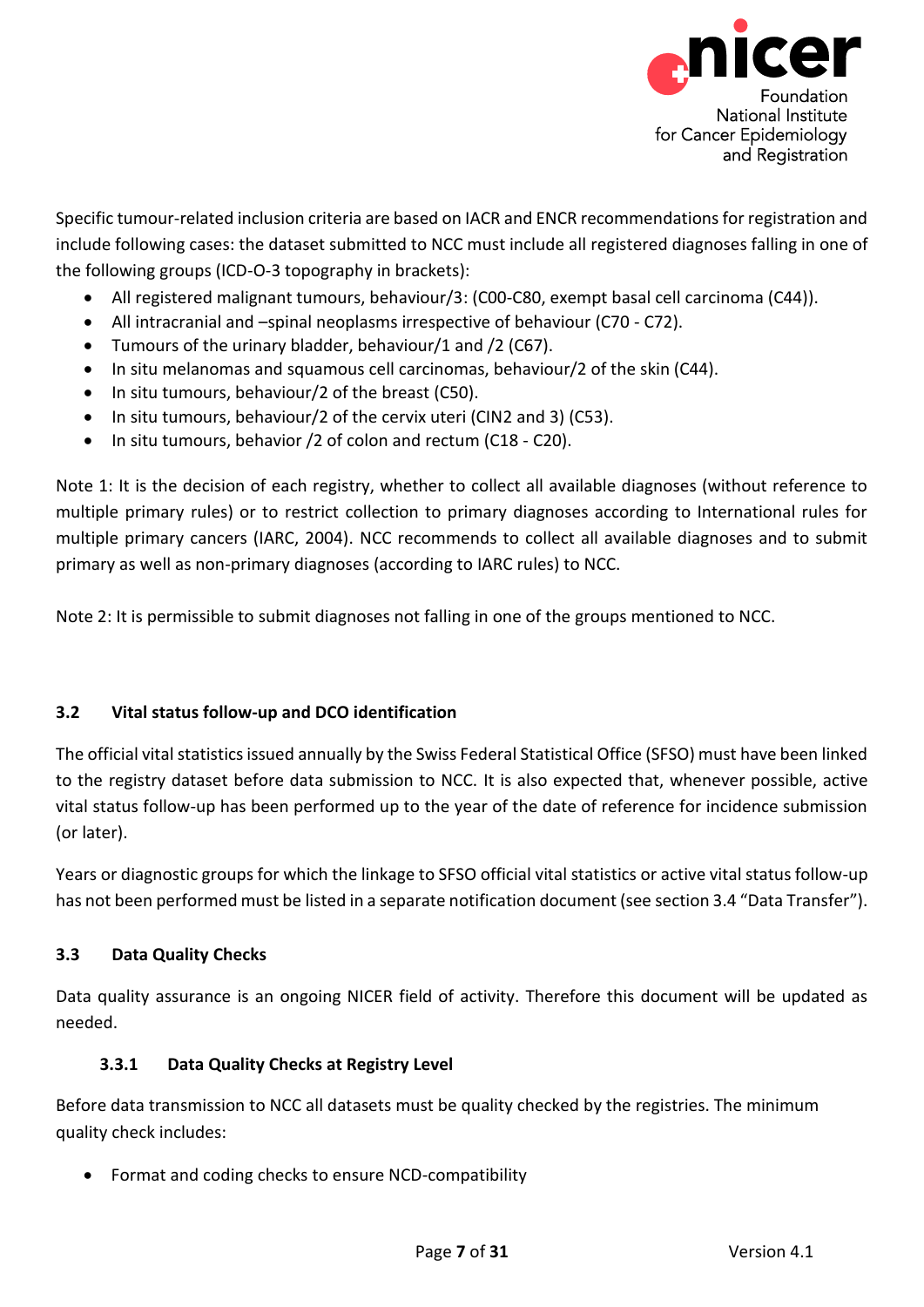

- Content-related checks following the rules implemented in the newest version of JRC-ENCR-QCS (Quality Check Software developed by the European Commission Joint Research Centre).
- Completeness checks of case ascertainment (for estimation of missed diagnoses). As a minimum, this includes reviewing for unexpected or implausible trends in incidence.
- Completeness checks on dataset level (i.e. all required data per case included). Missing data is not permissible in the following variables: patid (item 1.01), tumid (item 1.02), home canton (item 1.03), sex (item 1.04), month and year of birth (items 1.05, 1.06), basis of diagnosis (item 1.08), month and year of incidence (items 1.10, 1.11), ICD-O topography, morphology and behavior (items 1.14, 1.15, 1.16), ICD-O version (item 1.17).

Additional checks recommended and currently performed by NCC are listed in Appendix 5.

#### **3.3.2 Data Quality Checks at NICER**

<span id="page-7-0"></span>All tumour data transmitted to NCC by Swiss cancer registries is data quality checked by NCC using the steps described below.

#### **Step 1: Before inclusion in the NICER database**

Basic format check (variable names, data type, variable length)

Data deliveries with incorrect variable names, data types or incompatible variable length according to the definitions in the NCD may not be accepted. If data fails to pass the basic format check then a new data delivery will be requested from the registry. All data must pass basic format check (unless previously agreed exceptions are made and documented according to NCD [Section 3.4\)](#page-8-0) before it can be included in the NICER database or proceeding with any subsequent data quality checks.

#### **Step 2: After inclusion in the NICER database**

The following is a list of coding, content-related and completeness checks performed by NCC:

- Coding checks for invalid entries (e.g. invalid nationality code) and missing values in mandatory fields (e.g. topography, morphology, behaviour)
- Content-related checks using the newest version of JRC-ENCR-QCS (Quality Check Software developed by the European Commission Joint Research Centre).

Additional checks recommended and currently performed by NCC are listed in Appendix 5.

#### **Step 3: Registry-specific NICER data delivery quality reports**

The following information about failed checks will be transmitted to each registry submitting data after NICER quality checks are completed: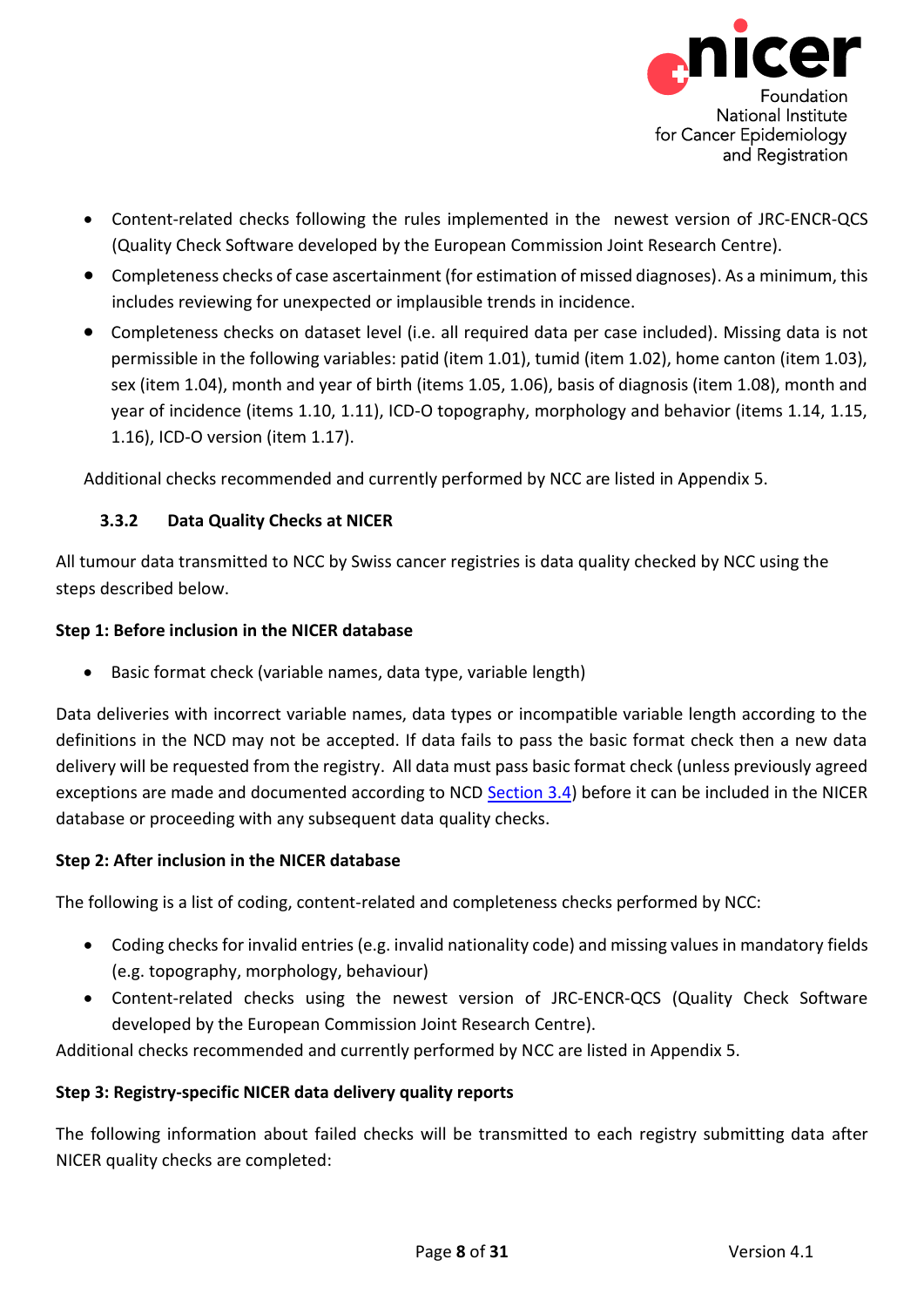

- Results from JRC-ENCR-QCS check (data previously marked as checked by the registries are excluded, see NCD variable 1.24)
- Results from coding checks and plausibility checks

## <span id="page-8-0"></span>**3.4 Data Transfer**

Swiss cancer registries transmit all data fulfilling the criteria for inclusion [\(Section 3.1](#page-5-1) above) following the data export specification as described in Appendix 1.

Data not adherent to the agreed upon NCD standard definitions can be refused by NICER. It is required to list and comment any exceptions or deviations from the criteria, definitions or calendar dates listed in NCD section three ("Data Collection and Delivery"), section eight ("Data Dictionary") in a separate document ("Notification document") to be transmitted together with the data file. [Note: These notifications typically include issues which cannot be resolved immediately. Examples from the past are diagnosis periods not present in the dataset, or selected groups of patients or cancer sites without active vital status follow-up or without linkage of death certificate information. Other examples are data items which cannot be transmitted due to specific cantonal data protection guidelines or issues related to individual contracts between NICER and cantonal registries]. Upon receipt of the data NCC preforms data quality checks [\(Section 3.3.2](#page-7-0) and Appendix 5) and returns registry-specific data delivery quality reports within two weeks after data delivery. Each registry corrects and modifies its data, within an agreed upon deadline. The data correction process should be conducted with minimal iterations as possible (preferably <2 times).

# <span id="page-8-1"></span>**4. Future Outlook**

As mentioned in [Section 2](#page-4-1) the NCD is not intended to be a fixed and/or final document. It is instead a living document; based on latest international standards, consensus of national and cantonal experts.

In order to achieve the goal of high quality national cancer monitoring in Switzerland, the development and implementation of a comprehensive Quality Assurance Plan (QAP) is intended. The QAP will define and standardize the process of data collection, transmission, and management as well as optimizing the reporting process for routine statistics and quality indices. The QAP will include systematic quality-related measurements, comparisons with standards, monitoring of processes and associated feedback loops for error prevention.

# <span id="page-8-2"></span>**5. Chronological List of Document Revisions**

The following table documents the approved revision status of the NICER Core Dataset from initial implementation to most current version.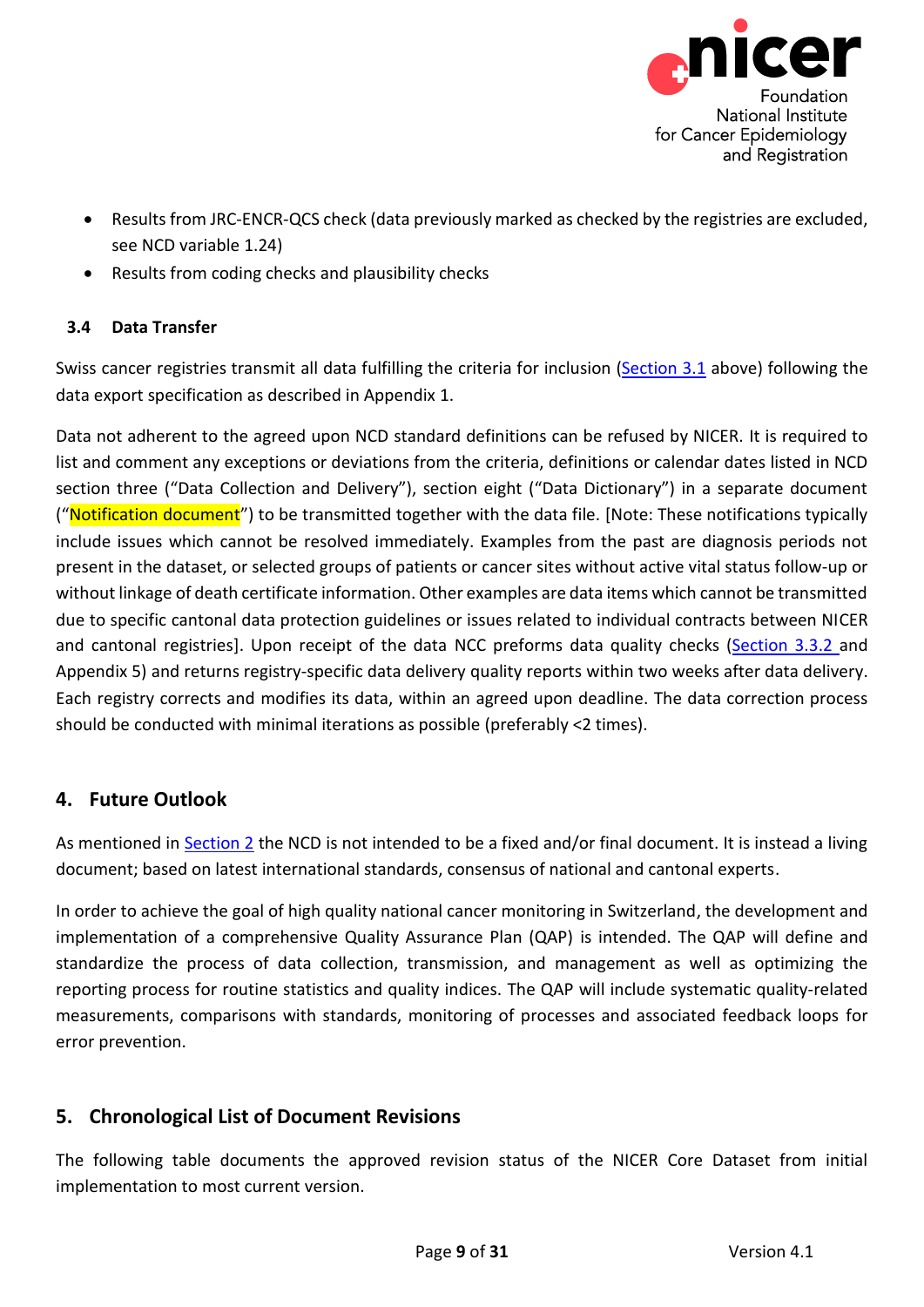

| Date       | Action                     | Comments                                                |
|------------|----------------------------|---------------------------------------------------------|
| 24.11.2011 | Approval of Version 1.1    | All variables discussed at NRAB                         |
| 23.04.2012 | Approval of Version 2.x    | All variables discussed at NRAB & new<br>sections added |
| 19.08.2013 | Approval of Version 3.0    | All changes discussed at NRAB                           |
| 22.03.2016 | Approval of Version 4.0    | All changes discussed at NRAB                           |
| 27.6.2017  | Publication of Version 4.1 | Inclusion of corrections/updates                        |

# <span id="page-9-0"></span>**6. Primary Sources of Coding Standards**

The following is a list of the primary sources of internationally based cancer coding used in the development and updating of the NICER Core Dataset. The versions of the international coding standards detailed below reflect those collectively agreed upon and used for cantonal cancer registration in Switzerland.

- 1. Cancer Registration: Principles and Methods. Jensen OM, Parkin DM, Maclennan R, Muir CS, Skeet RG. International Agency for Research on Cancer (IARC) Scientific Publications Number 95. Lyon, France, 1991.<http://www.iarc.fr./en/publications/pdfs-online/epi/sp95/index.php>
- 2. International Classification of Diseases for Oncology, 1<sup>st</sup> Edition (ICD-O-1). World Health Organization. Geneva, Switzerland, 1976.
- 3. International Classification of Diseases for Oncology, 2<sup>nd</sup> Edition (ICD-O-2). World Health Organization. Geneva, Switzerland, 1990.
- 4. International Classification of Diseases for Oncology, 3<sup>rd</sup> Edition (ICD-O-3). Fritz A, Percy C, Jack A, Shanmugaratnam K, Sobin L, Parkin DM, Whelan S. World Health Organization. Geneva, Switzerland, 2000.<http://www.who.int/classifications/icd/adaptations/oncology/en/>
- 5. International Classification of Diseases for Oncology, 3<sup>rd</sup> Edition first revision (ICD-O-3.1). Fritz A, Percy C, Jack A, Shanmugaratnam K, Sobin L, Parkin DM, Whelan S. World Health Organization. Geneva, Switzerland, 2011.<http://codes.iarc.fr/>
- 6. TNM Classification of Malignant Tumours, 1<sup>st</sup> Edition. International Union Against Cancer (UICC). Geneva, Switzerland, 1968.
- 7. TNM Classification of Malignant Tumours, 2<sup>nd</sup> Edition. International Union Against Cancer (UICC). Geneva, Switzerland, 1974.
- 8. TNM Classification of Malignant Tumours. 3<sup>rd</sup> Edition. *Harmer M.* International Union Against Cancer (UICC).Geneva, Switzerland, 1978, 1982*.*
- 9. TNM Classification of Malignant Tumours. 4<sup>th</sup> Edition. Hermanek P, Sobin L. International Union Against Cancer (UICC). Berlin*, Heidelberg, Germany, New York, USA,* 1987, 1992*.*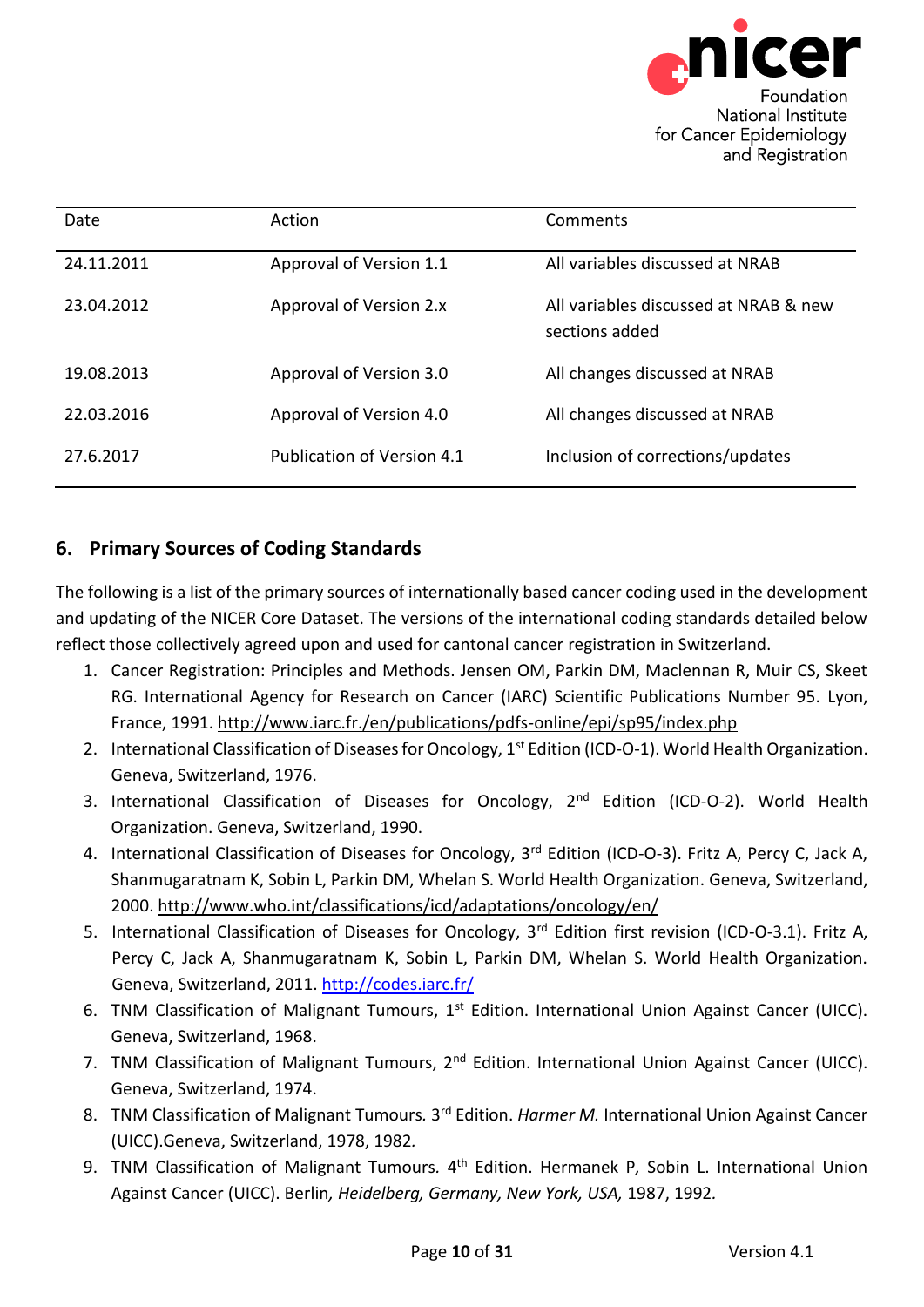

- 10. TNM Classification of Malignant Tumors. 5<sup>th</sup> Edition. Sobin L, Wittekind C. International Union Against Cancer (UICC). New York, USA, 1997*.*
- 11. TNM Classification of Malignant Tumours, 6<sup>th</sup> Edition. Sobin L, Wittekind C. International Union Against Cancer (UICC). Geneva, Switzerland, 2002.
- 12. TNM Classification of Malignant Tumours, 7<sup>th</sup> Edition. Sobin L, M. Gospodarowicz, Wittekind C. International Union Against Cancer (UICC). Geneva, Switzerland, 2009.
- 13. International Association of Cancer Registries (IARC).<http://www.iarc.fr/>
- 14. TNM Classification of Malignant Tumours, 7<sup>th</sup> Update Edition. Sobin L, M. Gospodarowicz, Wittekind C. International Union Against Cancer (UICC). Erratum:<http://www.wiley-vch.de/publish/en/books/bySubjectMD00/ISBN3-527-32759-2/>
- 15. European Network of Cancer Registries (ENCR). <http://www.encr.eu/index.php/activities/recommendations>

#### <span id="page-10-0"></span>**7. Participants**

The following is a list of the current members of the NICER collaborative network participating in the development and approval of the NICER Core Dataset.

| Name (alphabetic)                | Organization                                                                  | <b>First Participation</b> |
|----------------------------------|-------------------------------------------------------------------------------|----------------------------|
| Martin Adam, Dr. sc. nat.        | Cancer registry AG, 5001 Aarau                                                | Version 3.0                |
| Volker Arndt, Dr. med. MPH       | NICER, 8001 Zurich                                                            | Version 4.0                |
| Murielle Bochud, Prof. Dr.       | Cancer registry JU/NE/VD, 1011 Lausanne                                       | Version 4.0                |
| Andrea Bordoni, Dr. med.         | Cancer registry TI, 6601 Locarno                                              | Version 1.1                |
| Christine Bouchardy, Prof. Dr.   | Cancer registry GE, 1205 Geneva                                               | Version 1.1                |
| Bertrand Camey, Dr. med.         | Cancer registry FR, 1709 Fribourg                                             | Version 1.1                |
| Ivan Curjuric, Dr. med.          | Cancer registry AG, 5001 Aarau                                                | Version 3.0                |
| Silvia Dehler, Dr. med.          | Cancer registry ZH/ZG, 8091 Zurich                                            | Version 1.1                |
| Joachim Diebold, Prof. Dr.       | registry LU/NW/OW/UR,<br>6000<br>Cancer<br>Luzern                             | Version 3.0                |
| Silvia Ess, Dr. med.             | Cancer registry SG/AI/AA, 9000 St. Gallen<br>Cancer registry GR/GL, 7000 Chur | Version 1.1*               |
| Anita Feller, Dipl.-Psych., M.Sc | NICER, 8001 Zurich                                                            | Version 1.0                |
| Harald Frick, Dr. med.           | Cancer registry SG/AI/AA, 9000 St. Gallen<br>Cancer registry GR/GL, 7000 Chur | Version 1.0                |
| Andrea Jordan                    | Cancer registry BE, 3010 Bern                                                 | Version 3.0                |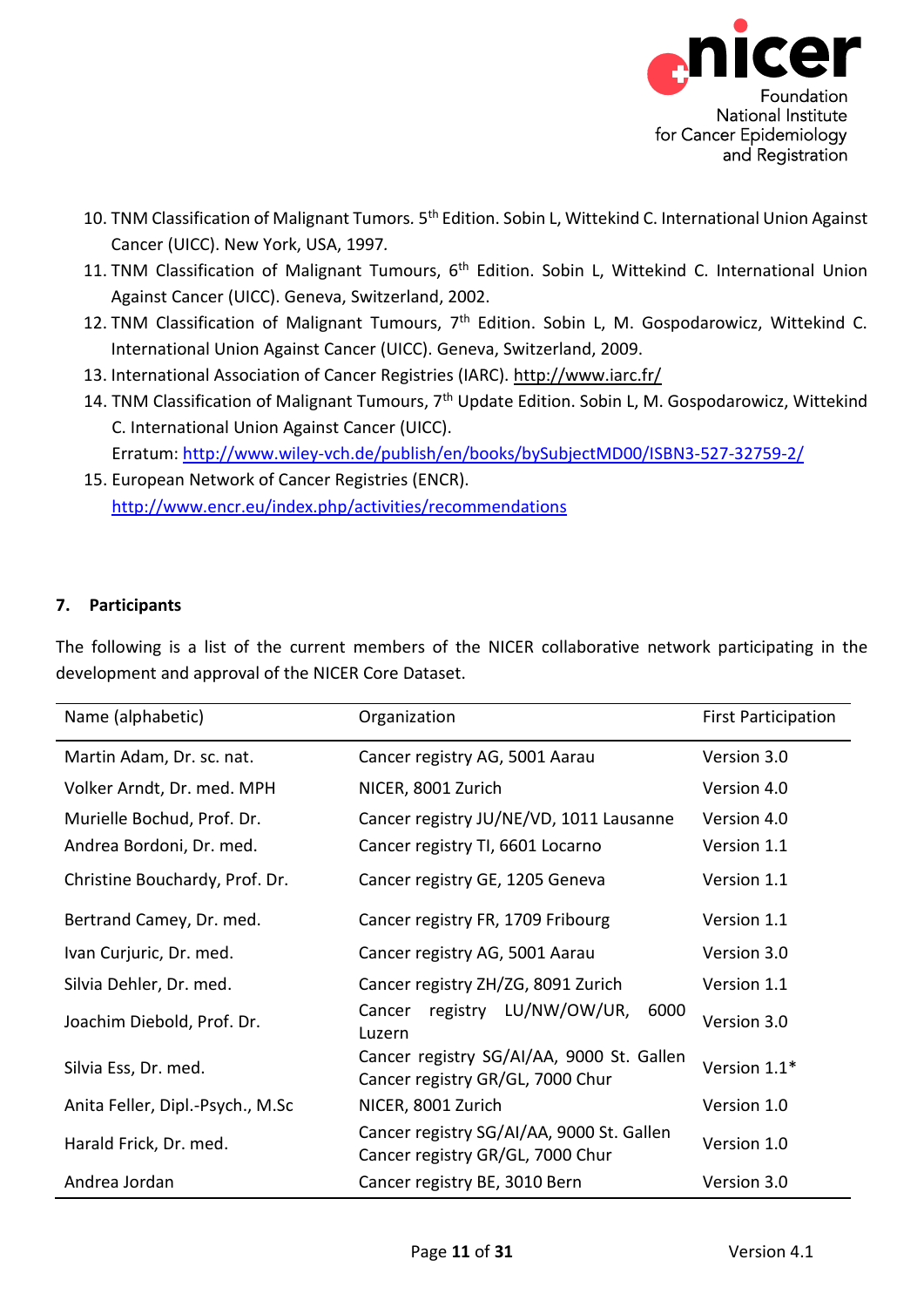

| Isabelle Konzelmann, Dr. med.     | Cancer registry VS, 1950 Sion                        | Version 1.1 |
|-----------------------------------|------------------------------------------------------|-------------|
| Matthias Lorez, Dr. sc. nat.      | NICER, 8001 Zurich                                   | Version 1.0 |
| Mohsen, Mousavi, Dr. med          | Cancer registry BL/BS, 4001 Basel                    | Version 4.0 |
| Isabelle Neyroud-Caspar, Dr. med. | Cancer registry GE, 1205 Geneva                      | Version 1.1 |
| David Pfeiffer, Dr. med.          | LU/NW/OW/UR,<br>registry<br>6000<br>Cancer<br>Luzern | Version 1.1 |
| Anne Schmidt, Dr. med.            | Cancer registry TG, 8280 Kreuzlingen                 | Version 3.0 |

\*with deviations regarding the data transfer of date and age information, and the official causes of death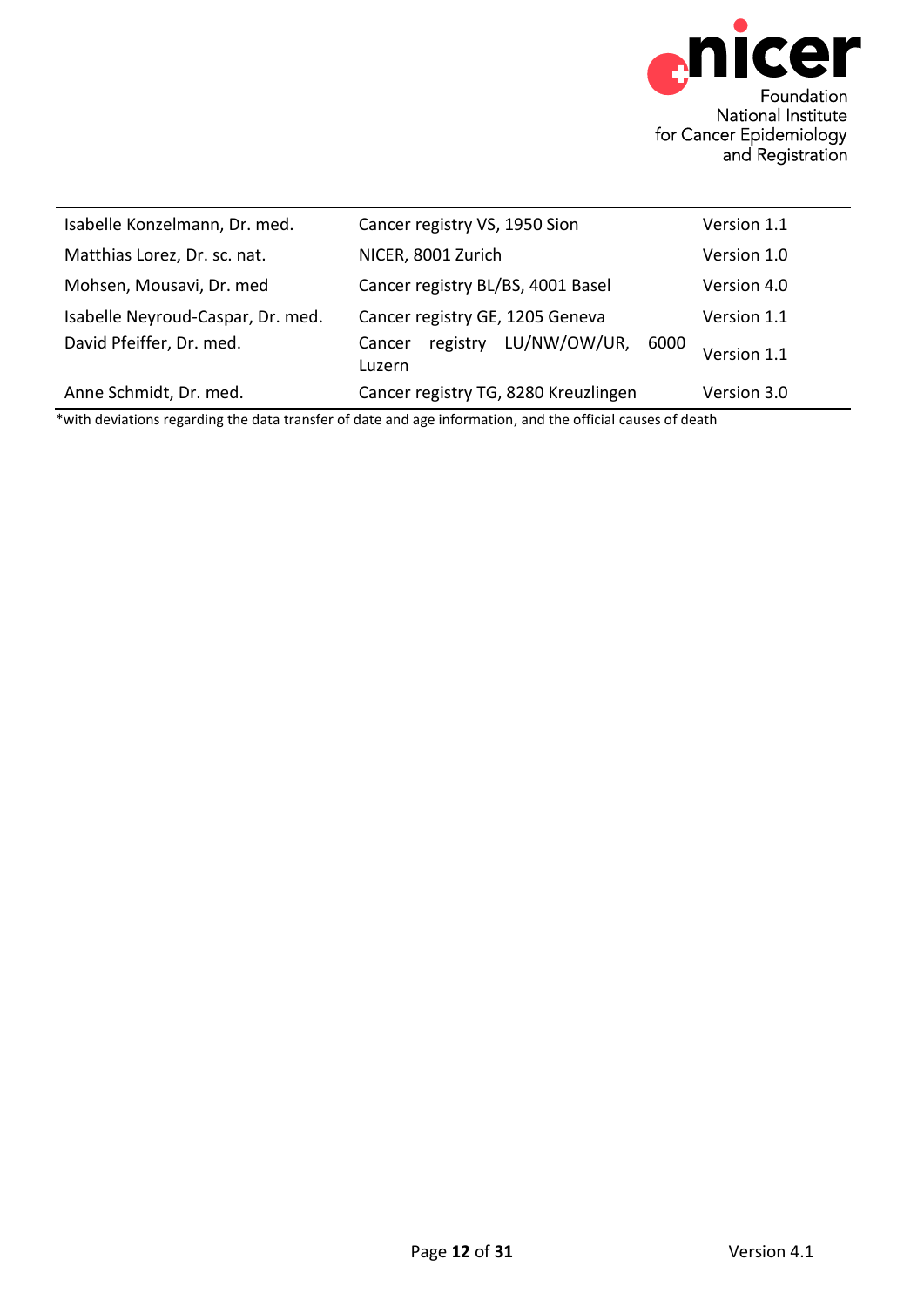<span id="page-12-2"></span>

# <span id="page-12-0"></span>**8. Data Dictionary (abbreviated)**

#### <span id="page-12-1"></span>**8.1 General Variables**

Colour coding: Yellow highlighted item numbers denote variables of high relevance for the defined purposes of the NICER core dataset. Grey-shaded items are derived variables generated by NCC (NOT submitted or sent by registries to NCC).

| <u>Item No:   1.01</u> |                                                                         |                                | Label of data item:   Patient Identifier Registry |  |  |
|------------------------|-------------------------------------------------------------------------|--------------------------------|---------------------------------------------------|--|--|
|                        |                                                                         | Name of the data item:   Patid |                                                   |  |  |
|                        |                                                                         | Character length:   10         |                                                   |  |  |
|                        | Data format: Numeric $\boxtimes$                                        | Date $\Box$<br>Text $\Box$     |                                                   |  |  |
|                        | Definition:   Unique registry-specific patient identifier.              |                                |                                                   |  |  |
| Description:           | Unique number generated at each registry to identify the patient.       |                                |                                                   |  |  |
| Reference:             | http://www.iarc.fr./en/publications/pdfs-online/epi/sp95/sp95-chap6.pdf |                                |                                                   |  |  |

<span id="page-12-3"></span>

| <u>Item No:   1.02</u> |                                                                         |             |                              | Label of data item:   Tumour Identifier Registry |  |
|------------------------|-------------------------------------------------------------------------|-------------|------------------------------|--------------------------------------------------|--|
|                        |                                                                         |             | Name of the data item: Tumid |                                                  |  |
|                        |                                                                         |             | Character length:   10       |                                                  |  |
|                        | Data format: Numeric $\boxtimes$                                        | Text $\Box$ | Date $\Box$                  |                                                  |  |
| Definition:            | Unique registry-specific tumour identifier.                             |             |                              |                                                  |  |
| Description:           | Unique number generated at each registry to identify the tumour.        |             |                              |                                                  |  |
| Reference:             | http://www.iarc.fr./en/publications/pdfs-online/epi/sp95/sp95-chap6.pdf |             |                              |                                                  |  |

<span id="page-12-4"></span>

| Item No: $\vert 2.01 \vert$ |                                                                         |                               | Label of data item:   Patient Identifier Nicer |  |  |
|-----------------------------|-------------------------------------------------------------------------|-------------------------------|------------------------------------------------|--|--|
|                             |                                                                         | Name of the data item:        | n patid                                        |  |  |
|                             |                                                                         | Character length:   10        |                                                |  |  |
|                             | Data format:   Numeric $\boxtimes$                                      | Date $\square$<br>Text $\Box$ |                                                |  |  |
|                             | Definition:   Unique NCD-specific patient identifier.                   |                               |                                                |  |  |
| Description:                | Unique number generated at NCC to identify the patient.                 |                               |                                                |  |  |
| Reference:                  | http://www.iarc.fr./en/publications/pdfs-online/epi/sp95/sp95-chap6.pdf |                               |                                                |  |  |

<span id="page-12-5"></span>

| Item No: $\vert 2.02 \vert$ |                                                                                    |                                              | Label of data item:   Tumour Identifier Nicer |  |  |
|-----------------------------|------------------------------------------------------------------------------------|----------------------------------------------|-----------------------------------------------|--|--|
|                             |                                                                                    | Name of the data item: $\vert n \vert$ tumid |                                               |  |  |
|                             |                                                                                    | Character length: $ 10$                      |                                               |  |  |
|                             | Data format:   Numeric $\boxtimes$                                                 | Date $\Box$<br>Text $\Box$                   |                                               |  |  |
|                             | Definition:   Unique NCD-specific tumour identifier.                               |                                              |                                               |  |  |
| Description:                | Unique number generated at NCC to identify the tumour.                             |                                              |                                               |  |  |
|                             | Reference: http://www.iarc.fr./en/publications/pdfs-online/epi/sp95/sp95-chap6.pdf |                                              |                                               |  |  |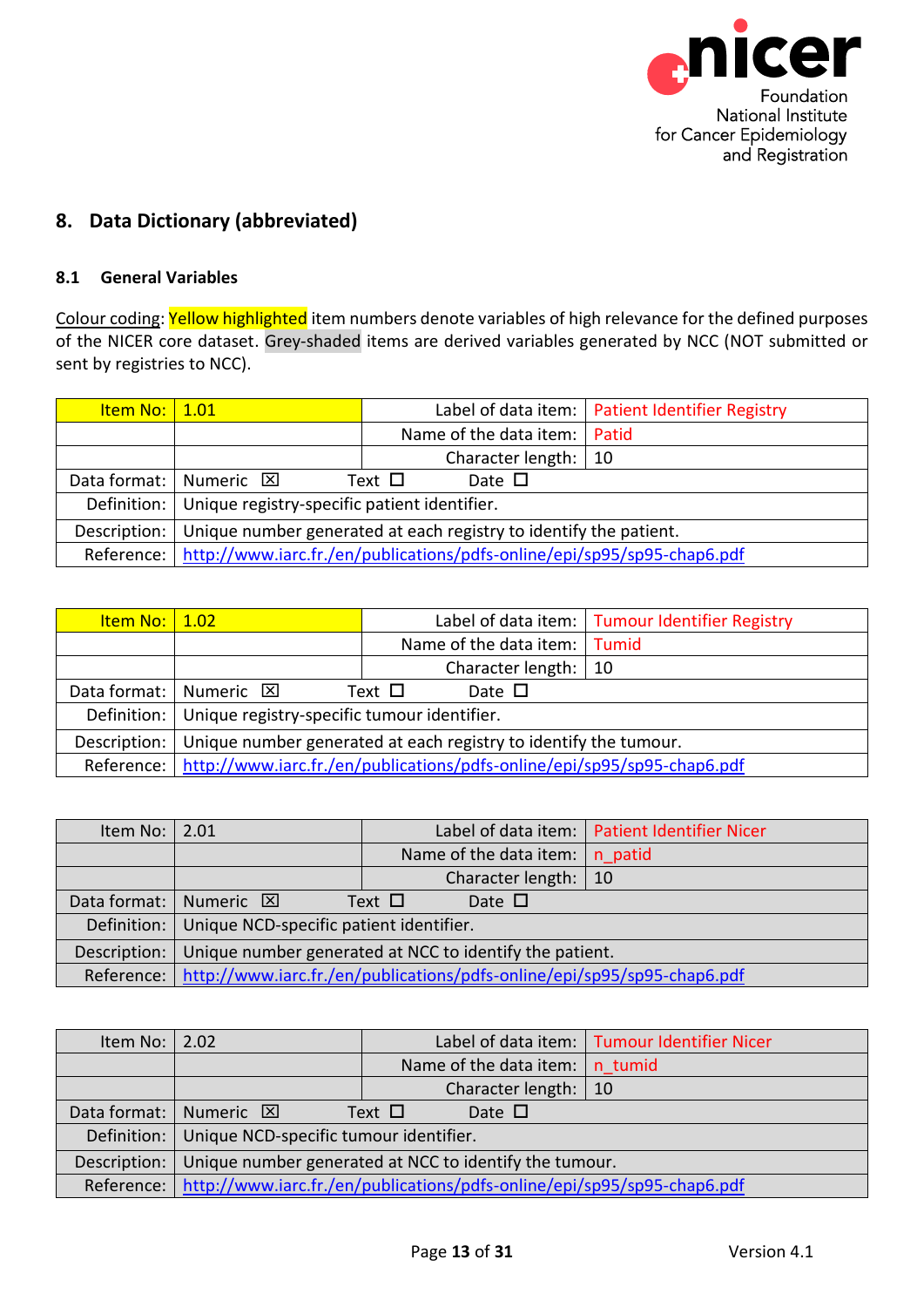<span id="page-13-0"></span>

| Item No:     | 1.03                                                                                              | Label of data item:                                                                 | <b>Home Canton Identifier</b> |  |  |
|--------------|---------------------------------------------------------------------------------------------------|-------------------------------------------------------------------------------------|-------------------------------|--|--|
|              |                                                                                                   | Name of the data item:                                                              | cant                          |  |  |
|              |                                                                                                   | Character length:                                                                   | $\overline{2}$                |  |  |
| Data format: | Text $\square$<br>Numeric <b>区</b><br>Date $\square$                                              |                                                                                     |                               |  |  |
| Definition:  |                                                                                                   | Unique identifier of the canton of the main residence of the patient <sup>2</sup> . |                               |  |  |
| Description: |                                                                                                   | Unique number assigned by Swiss Federal Office of Statistics for each canton.       |                               |  |  |
| Codes:       | 1= Zürich                                                                                         |                                                                                     |                               |  |  |
|              | 2= Bern/Berne                                                                                     |                                                                                     |                               |  |  |
|              | 3= Luzern                                                                                         |                                                                                     |                               |  |  |
|              | $4 = Uri$                                                                                         |                                                                                     |                               |  |  |
|              | 5= Schwyz                                                                                         |                                                                                     |                               |  |  |
|              | 6= Obwalden                                                                                       |                                                                                     |                               |  |  |
|              | 7= Nidwalden                                                                                      |                                                                                     |                               |  |  |
|              | 8= Glarus                                                                                         |                                                                                     |                               |  |  |
|              | $9 = Zug$                                                                                         |                                                                                     |                               |  |  |
|              | 10= Fribourg                                                                                      |                                                                                     |                               |  |  |
|              | 11= Solothurn                                                                                     |                                                                                     |                               |  |  |
|              | 12= Basel-Stadt                                                                                   |                                                                                     |                               |  |  |
|              | 13= Basel-Landschaft                                                                              |                                                                                     |                               |  |  |
|              | 14= Schaffhausen                                                                                  |                                                                                     |                               |  |  |
|              | 15= Appenzell Ausserrhoden                                                                        |                                                                                     |                               |  |  |
|              | 16= Appenzell Innerrhoden                                                                         |                                                                                     |                               |  |  |
|              | 17= St. Gallen                                                                                    |                                                                                     |                               |  |  |
|              | 18 = Graubünden/Grigioni                                                                          |                                                                                     |                               |  |  |
|              | 19 = Aargau                                                                                       |                                                                                     |                               |  |  |
|              | 20= Thurgau                                                                                       |                                                                                     |                               |  |  |
|              | $21 = Ticino$                                                                                     |                                                                                     |                               |  |  |
|              | $22 = Vaud$                                                                                       |                                                                                     |                               |  |  |
|              | 23= Valais/Wallis                                                                                 |                                                                                     |                               |  |  |
|              | 24= Neuchâtel                                                                                     |                                                                                     |                               |  |  |
|              | 25= Genève<br>$26 = Jura$                                                                         |                                                                                     |                               |  |  |
|              | http://www.bfs.admin.ch/bfs/portal/de/index/infothek/nomenklaturen/blank/blank/raum_glied/01.html |                                                                                     |                               |  |  |
| Reference:   |                                                                                                   | http://www.bfs.admin.ch/bfs/portal/de/index/news/00/00/04/01.html                   |                               |  |  |

-

<sup>&</sup>lt;sup>2</sup> Main residence in German: Niedergelassene Personen haben ihre Schriften in der Gemeinde deponiert (Hauptwohnsitz); in French: Les personnes établies dans une commune sont celles qui y ont déposé leurs papiers (domicile principal).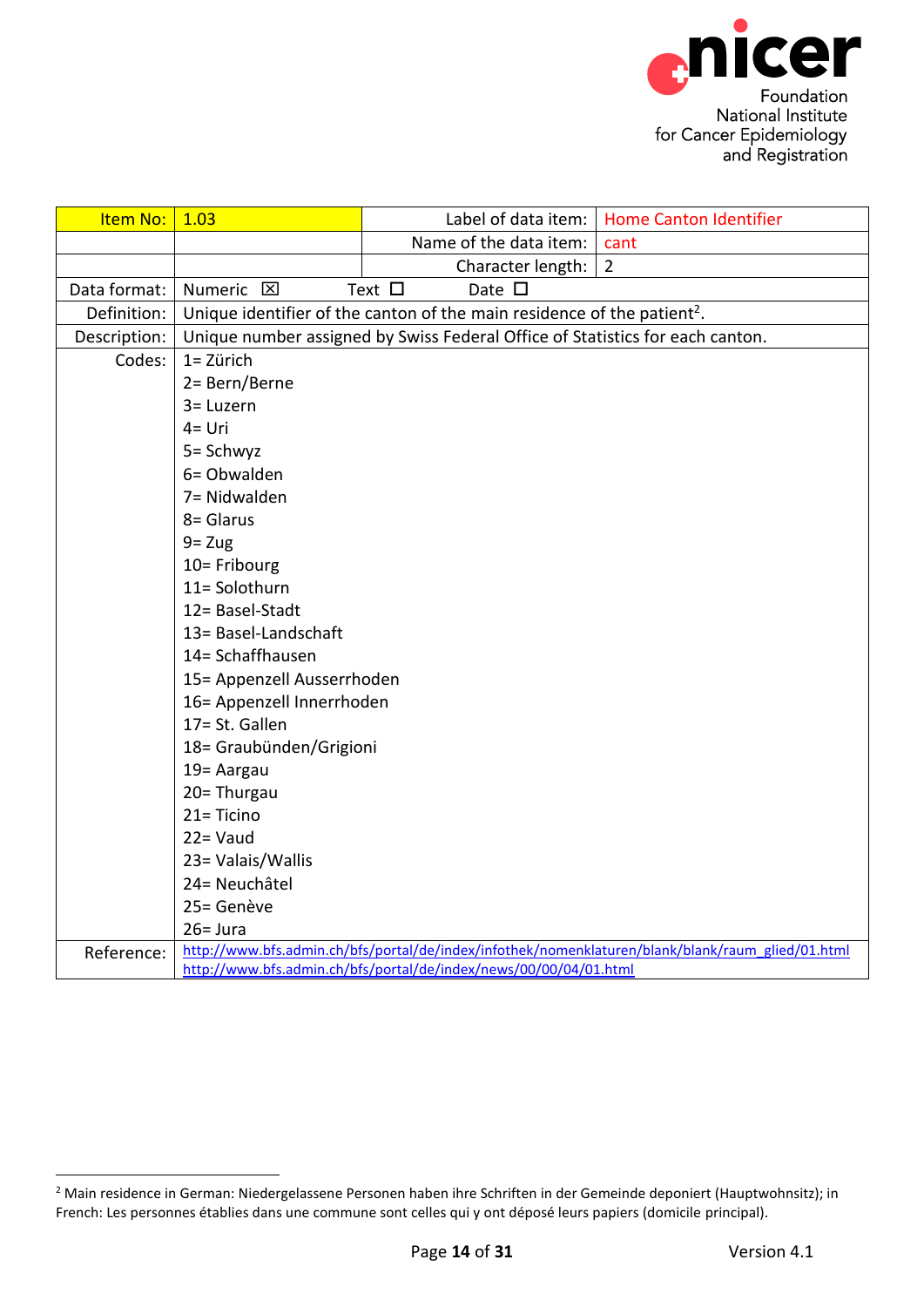<span id="page-14-1"></span><span id="page-14-0"></span>

| <u>Item No:   1.04</u> |                                                                         |             | Label of data item: Gender |     |
|------------------------|-------------------------------------------------------------------------|-------------|----------------------------|-----|
|                        |                                                                         |             | Name of the data item:     | sex |
|                        |                                                                         |             | Character length:          |     |
| Data format:           | Numeric <b>⊠</b>                                                        | Text $\Box$ | Date $\square$             |     |
|                        | Definition:   Identifies gender of patient.                             |             |                            |     |
|                        | Codes: $\vert$ 1= male                                                  |             |                            |     |
|                        | $2 =$ female                                                            |             |                            |     |
|                        | 9= unknown                                                              |             |                            |     |
| Reference:             | http://www.iarc.fr./en/publications/pdfs-online/epi/sp95/sp95-chap6.pdf |             |                            |     |

| <u>Item No:   1.05</u> |                                                                         | Label of data item:   Month of birth |  |  |  |
|------------------------|-------------------------------------------------------------------------|--------------------------------------|--|--|--|
|                        |                                                                         | Name of the data item: $\vert$ mmb   |  |  |  |
|                        |                                                                         | Character length:   2                |  |  |  |
|                        | Data format:   Numeric $\boxtimes$                                      | Text $\Box$<br>Date $\square$        |  |  |  |
|                        | Definition: I Identifies the month the patient was born.                |                                      |  |  |  |
|                        | Codes:   from 1 to 12; 99 if unknown                                    |                                      |  |  |  |
| Reference:             | http://www.iarc.fr./en/publications/pdfs-online/epi/sp95/sp95-chap6.pdf |                                      |  |  |  |

<span id="page-14-2"></span>

| <u>Item No:   1.06 </u> |                                                                                      |             | Label of data item:   Year of birth |  |  |
|-------------------------|--------------------------------------------------------------------------------------|-------------|-------------------------------------|--|--|
|                         |                                                                                      |             | Name of the data item: $ $ yyb      |  |  |
|                         |                                                                                      |             | Character length: $ 4$              |  |  |
|                         | Data format:   Numeric $\boxtimes$                                                   | Text $\Box$ | Date $\Box$                         |  |  |
|                         | Definition: I Identifies the calendar year the patient was born.                     |             |                                     |  |  |
|                         | Reference:   http://www.iarc.fr./en/publications/pdfs-online/epi/sp95/sp95-chap6.pdf |             |                                     |  |  |

<span id="page-14-3"></span>

| <b>Item No:</b> | 1.07                                                                               |             | Label of data item:    |  | Nationality |
|-----------------|------------------------------------------------------------------------------------|-------------|------------------------|--|-------------|
|                 |                                                                                    |             | Name of the data item: |  | nat         |
|                 |                                                                                    |             | Character length: $ 4$ |  |             |
| Data format:    | Numeric <b>⊠</b>                                                                   | Text $\Box$ | Date $\square$         |  |             |
| Definition:     | Principal citizenship at time of diagnosis.                                        |             |                        |  |             |
| Description:    | 4-digit (beginning with 8) that BFS assigned for nationality.                      |             |                        |  |             |
| Codes:          | see Swiss Federal Office of Statistics document in Appendix 2                      |             |                        |  |             |
| Reference:      | http://www.bfs.admin.ch/bfs/portal/de/index/infothek/nomenklaturen/blank/blank/sg/ |             |                        |  |             |
|                 | 02.html                                                                            |             |                        |  |             |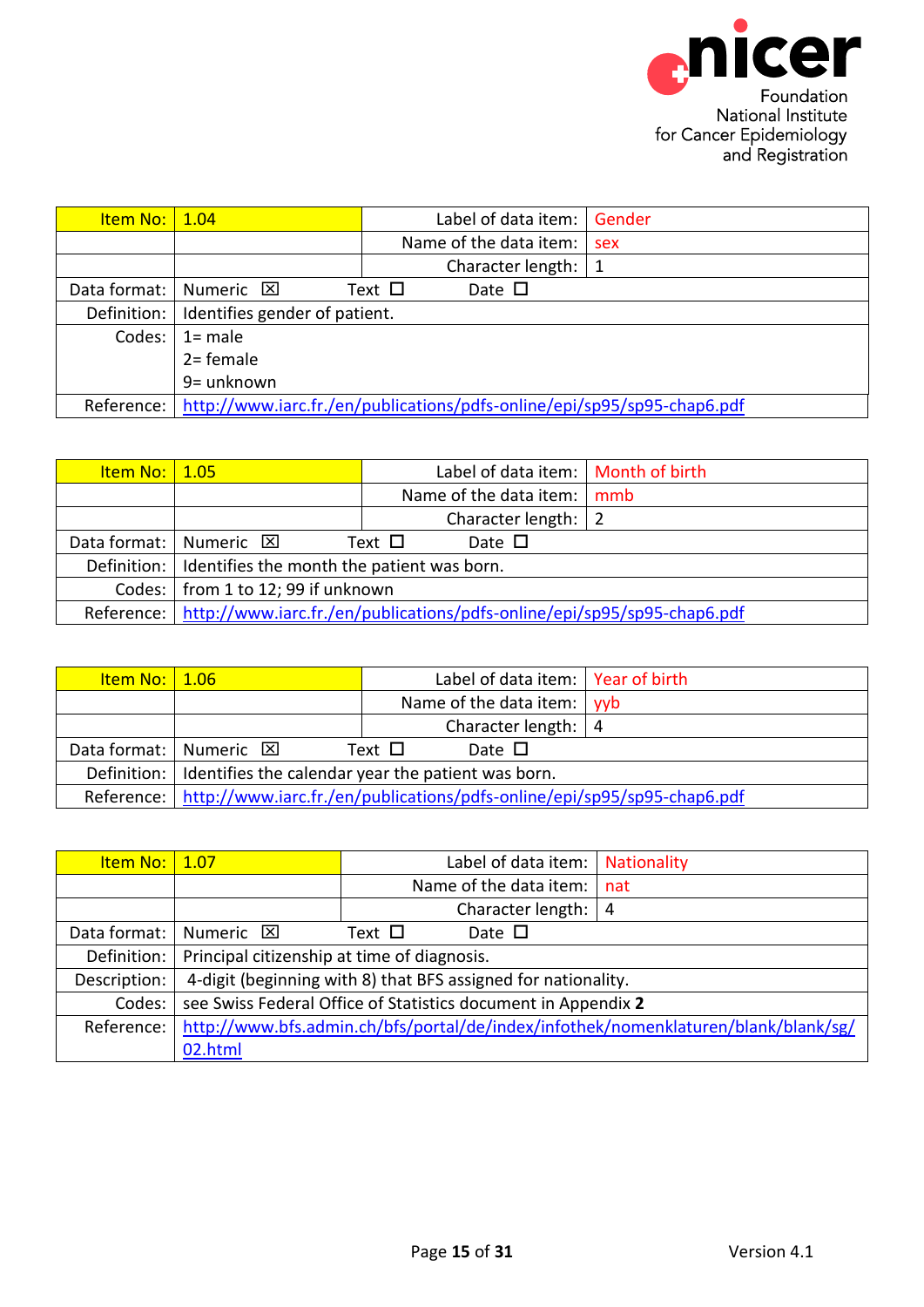<span id="page-15-0"></span>

| Item No:     | 1.08                                                                                   | Label of data item:                                                            | <b>Basis of diagnosis</b>                                                                   |  |  |  |
|--------------|----------------------------------------------------------------------------------------|--------------------------------------------------------------------------------|---------------------------------------------------------------------------------------------|--|--|--|
|              |                                                                                        | Name of the data item:                                                         | bd                                                                                          |  |  |  |
|              |                                                                                        | Character length:                                                              | $\mathbf{1}$                                                                                |  |  |  |
| Data format: | $\mathbf{\overline{X}}$<br>Numeric                                                     | Text $\Box$                                                                    |                                                                                             |  |  |  |
| Definition:  |                                                                                        | Records the most valid diagnostic procedure by which the tumour was confirmed. |                                                                                             |  |  |  |
| Description: |                                                                                        | It is the best method of confirmation during the entire course of the disease. |                                                                                             |  |  |  |
|              |                                                                                        |                                                                                | Basis of diagnosis must be updated if tumour diagnosis is confirmed by a more valid         |  |  |  |
|              |                                                                                        |                                                                                | procedure, irrespective of the point in time after diagnosis at which this procedure takes  |  |  |  |
|              |                                                                                        |                                                                                | place. The date of incidence is not altered. "Death Certificate Only" (DCO-case) refers to  |  |  |  |
|              |                                                                                        |                                                                                | cases where the only information to the registry is from a death certificate. Cases which   |  |  |  |
|              |                                                                                        |                                                                                | are registered on the basis of the cancer diagnosis appearing on the death certificate, but |  |  |  |
|              | for which the diagnosis is later proved to be wrong have to be excluded. For DCO-cases |                                                                                |                                                                                             |  |  |  |
|              |                                                                                        | date of incidence is equal to date of follow-up and date of death.             |                                                                                             |  |  |  |
| Codes:       | 0= Death Certificate Only                                                              |                                                                                |                                                                                             |  |  |  |
|              | $1 =$ Clinical                                                                         |                                                                                |                                                                                             |  |  |  |
|              | 2= Clinical investigation                                                              |                                                                                |                                                                                             |  |  |  |
|              | 4= specific tumour markers                                                             |                                                                                |                                                                                             |  |  |  |
|              | 5= cytology                                                                            |                                                                                |                                                                                             |  |  |  |
|              | 6= histology of metastasis                                                             |                                                                                |                                                                                             |  |  |  |
|              | 7= histology of primary tumour                                                         |                                                                                |                                                                                             |  |  |  |
|              | 9= unknown                                                                             |                                                                                |                                                                                             |  |  |  |
| Reference:   |                                                                                        | http://www.encr.eu/images/docs/recommendations/basisd.pdf                      |                                                                                             |  |  |  |

<span id="page-15-1"></span>

| <b>Item No:</b> | 1.09                                                                                         | Label of data item:                                                                            | <b>Death Certificate Notification</b>                                                         |  |  |
|-----------------|----------------------------------------------------------------------------------------------|------------------------------------------------------------------------------------------------|-----------------------------------------------------------------------------------------------|--|--|
|                 |                                                                                              | Name of the data item:                                                                         | dcn                                                                                           |  |  |
|                 |                                                                                              | Character length:                                                                              | 1                                                                                             |  |  |
| Data format:    | Numeric <b>X</b>                                                                             | Text $\Box$<br>Date $\Box$                                                                     |                                                                                               |  |  |
| Definition:     |                                                                                              |                                                                                                | Identification of cases that first come to attention of the registries from death certificate |  |  |
|                 | (Death Certificate Notification).                                                            |                                                                                                |                                                                                               |  |  |
| Description:    |                                                                                              | Identification of cases that first come to attention of the registries from death certificate. |                                                                                               |  |  |
|                 |                                                                                              |                                                                                                | This refers to cases where the only information to the registry is from a death certificate   |  |  |
|                 |                                                                                              |                                                                                                | (DCOs) AND cases with efficient trace back of death certificate notification. For cases with  |  |  |
|                 | efficient trace back, date of incidence is before date of follow-up. The information has to  |                                                                                                |                                                                                               |  |  |
|                 | be provided for all cases after incidence year 2010. If data is available for previous years |                                                                                                |                                                                                               |  |  |
|                 |                                                                                              | transmitting this information is highly recommended.                                           |                                                                                               |  |  |
| Codes:          | $0 = no$                                                                                     |                                                                                                |                                                                                               |  |  |
|                 | $1 = yes$                                                                                    |                                                                                                |                                                                                               |  |  |
| Reference:      |                                                                                              |                                                                                                | Cancer Incidence in Five Continents. Volume IX, IARC Scientific Publication, No. 160, p.69-   |  |  |
|                 | 70.                                                                                          |                                                                                                |                                                                                               |  |  |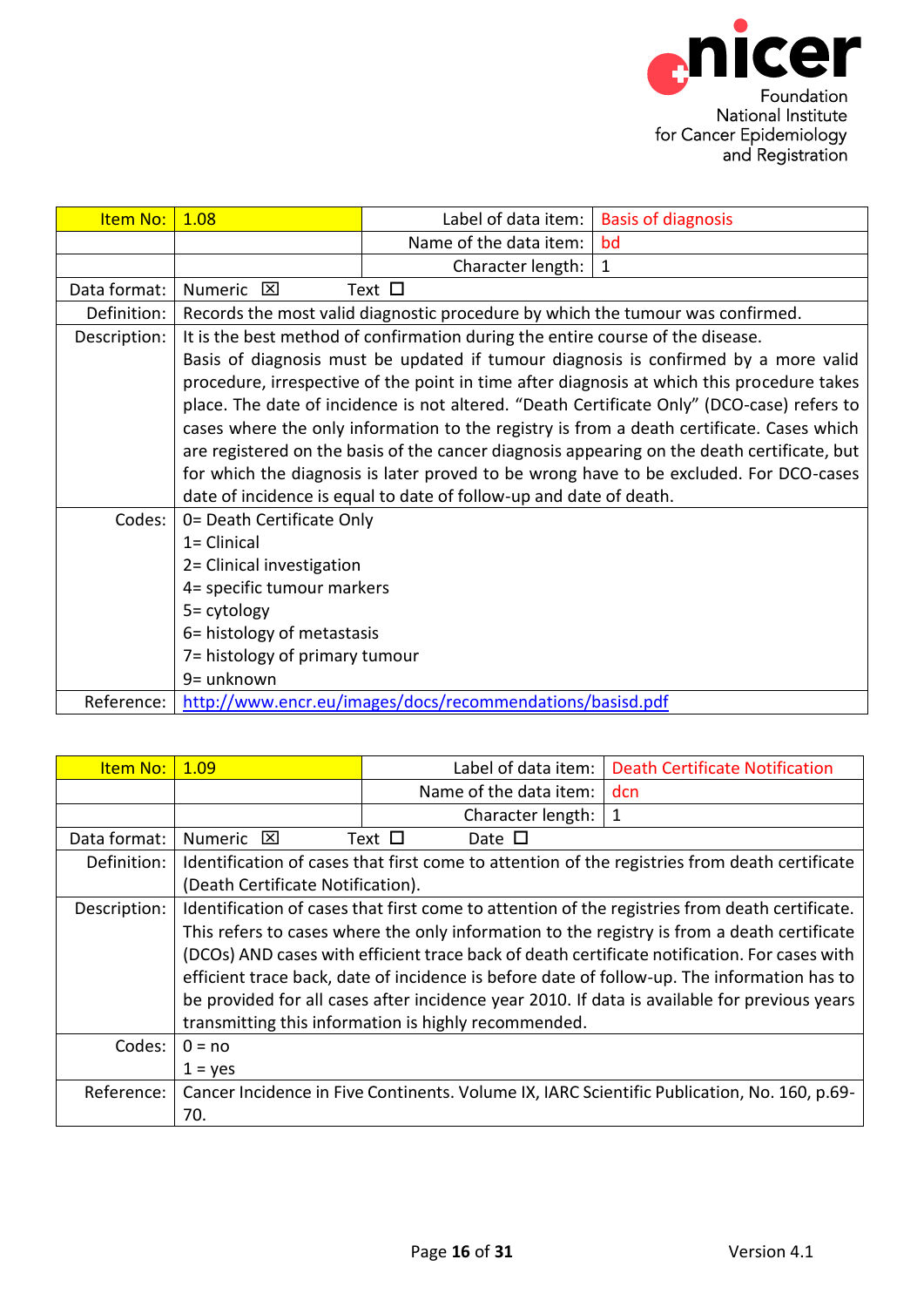<span id="page-16-0"></span>

| Item No:     | 1.10                                                                                                                                                                                                                                                                                                                                                                                                                                                                                                                                                                                                                                                                                                                                                                           |                                                                                                                                                                                                                                                                                                                                                                                                                                                                                                                                                                                                                                                             | Label of data item:   Month of incidence                                                                                                                                               |  |  |  |
|--------------|--------------------------------------------------------------------------------------------------------------------------------------------------------------------------------------------------------------------------------------------------------------------------------------------------------------------------------------------------------------------------------------------------------------------------------------------------------------------------------------------------------------------------------------------------------------------------------------------------------------------------------------------------------------------------------------------------------------------------------------------------------------------------------|-------------------------------------------------------------------------------------------------------------------------------------------------------------------------------------------------------------------------------------------------------------------------------------------------------------------------------------------------------------------------------------------------------------------------------------------------------------------------------------------------------------------------------------------------------------------------------------------------------------------------------------------------------------|----------------------------------------------------------------------------------------------------------------------------------------------------------------------------------------|--|--|--|
|              |                                                                                                                                                                                                                                                                                                                                                                                                                                                                                                                                                                                                                                                                                                                                                                                | Name of the data item:                                                                                                                                                                                                                                                                                                                                                                                                                                                                                                                                                                                                                                      | mmi                                                                                                                                                                                    |  |  |  |
|              |                                                                                                                                                                                                                                                                                                                                                                                                                                                                                                                                                                                                                                                                                                                                                                                | Character length:                                                                                                                                                                                                                                                                                                                                                                                                                                                                                                                                                                                                                                           | $\overline{2}$                                                                                                                                                                         |  |  |  |
| Data format: | Numeric <b>区</b>                                                                                                                                                                                                                                                                                                                                                                                                                                                                                                                                                                                                                                                                                                                                                               | Text $\square$<br>Date $\square$                                                                                                                                                                                                                                                                                                                                                                                                                                                                                                                                                                                                                            |                                                                                                                                                                                        |  |  |  |
| Definition:  |                                                                                                                                                                                                                                                                                                                                                                                                                                                                                                                                                                                                                                                                                                                                                                                | Identifies the month the tumour was diagnosed.                                                                                                                                                                                                                                                                                                                                                                                                                                                                                                                                                                                                              |                                                                                                                                                                                        |  |  |  |
| Description: |                                                                                                                                                                                                                                                                                                                                                                                                                                                                                                                                                                                                                                                                                                                                                                                | date initially chosen, the date of the higher priority event should take precedence.                                                                                                                                                                                                                                                                                                                                                                                                                                                                                                                                                                        | The date of the first event (of the six listed below) to occur chronologically should be<br>chosen as incidence date. If an event of higher priority occurs within three months of the |  |  |  |
|              | Order of declining priority:                                                                                                                                                                                                                                                                                                                                                                                                                                                                                                                                                                                                                                                                                                                                                   |                                                                                                                                                                                                                                                                                                                                                                                                                                                                                                                                                                                                                                                             |                                                                                                                                                                                        |  |  |  |
|              | 1. Date of first histological or cytological confirmation of this malignancy (with the<br>exception of histology or cytology at autopsy). This date should be, in the following<br>order:<br>a) date when the specimen was taken (biopsy)<br>b) date of receipt by the pathologist<br>c) date of the pathology report.<br>2. Date of admission to the hospital because of this malignancy.<br>3. When evaluated at an outpatient clinic only: date of first consultation at the outpatient<br>clinic because of this malignancy.<br>4. Date of diagnosis, other than 1, 2 or 3.<br>5. Date of death, if no information is available other than the fact that the patient has<br>died because of a malignancy.<br>6. Date of death, if the malignancy is discovered at autopsy. |                                                                                                                                                                                                                                                                                                                                                                                                                                                                                                                                                                                                                                                             |                                                                                                                                                                                        |  |  |  |
|              |                                                                                                                                                                                                                                                                                                                                                                                                                                                                                                                                                                                                                                                                                                                                                                                | start of the treatment, or decision not to treat, or date of death.                                                                                                                                                                                                                                                                                                                                                                                                                                                                                                                                                                                         | Whichever date is selected, the date of incidence should not be later than the date of the                                                                                             |  |  |  |
|              | The choice of the date of incidence does not determine the coding of the item "basis of<br>diagnosis".                                                                                                                                                                                                                                                                                                                                                                                                                                                                                                                                                                                                                                                                         |                                                                                                                                                                                                                                                                                                                                                                                                                                                                                                                                                                                                                                                             |                                                                                                                                                                                        |  |  |  |
|              | <b>ENCR</b> clarification:                                                                                                                                                                                                                                                                                                                                                                                                                                                                                                                                                                                                                                                                                                                                                     | Incidence is the "date of diagnosis i.e. the date of confirmation of the invasive cancer". Only this<br>cancer may be counted as "incidence".<br>However, there are cases where "in situ" or "highly suspicious" is reported first (e.g. breast) and<br>later on this changes to invasive cancer (e.g. during the operation invasive parts are found or as a<br>result of the first cytology/second biopsy). Some colleagues prefer to use the date of "in situ" or<br>"highly suspicious" diagnosis and some prefer the date of invasive diagnosis. It is the view of the<br>ENCR Steering Committee that only the latter is in compliance with ENCR/IARC. |                                                                                                                                                                                        |  |  |  |
| Codes:       | from 1 to 12; 99 if unknown <sup>3</sup>                                                                                                                                                                                                                                                                                                                                                                                                                                                                                                                                                                                                                                                                                                                                       |                                                                                                                                                                                                                                                                                                                                                                                                                                                                                                                                                                                                                                                             |                                                                                                                                                                                        |  |  |  |
| Reference:   |                                                                                                                                                                                                                                                                                                                                                                                                                                                                                                                                                                                                                                                                                                                                                                                | http://www.encr.eu/images/docs/recommendations/incideng.pdf                                                                                                                                                                                                                                                                                                                                                                                                                                                                                                                                                                                                 |                                                                                                                                                                                        |  |  |  |

 3 If mmi=6 is registered in cases of unknown mmi, the NCC must receive the list of these tumour IDs as part of the Notification document.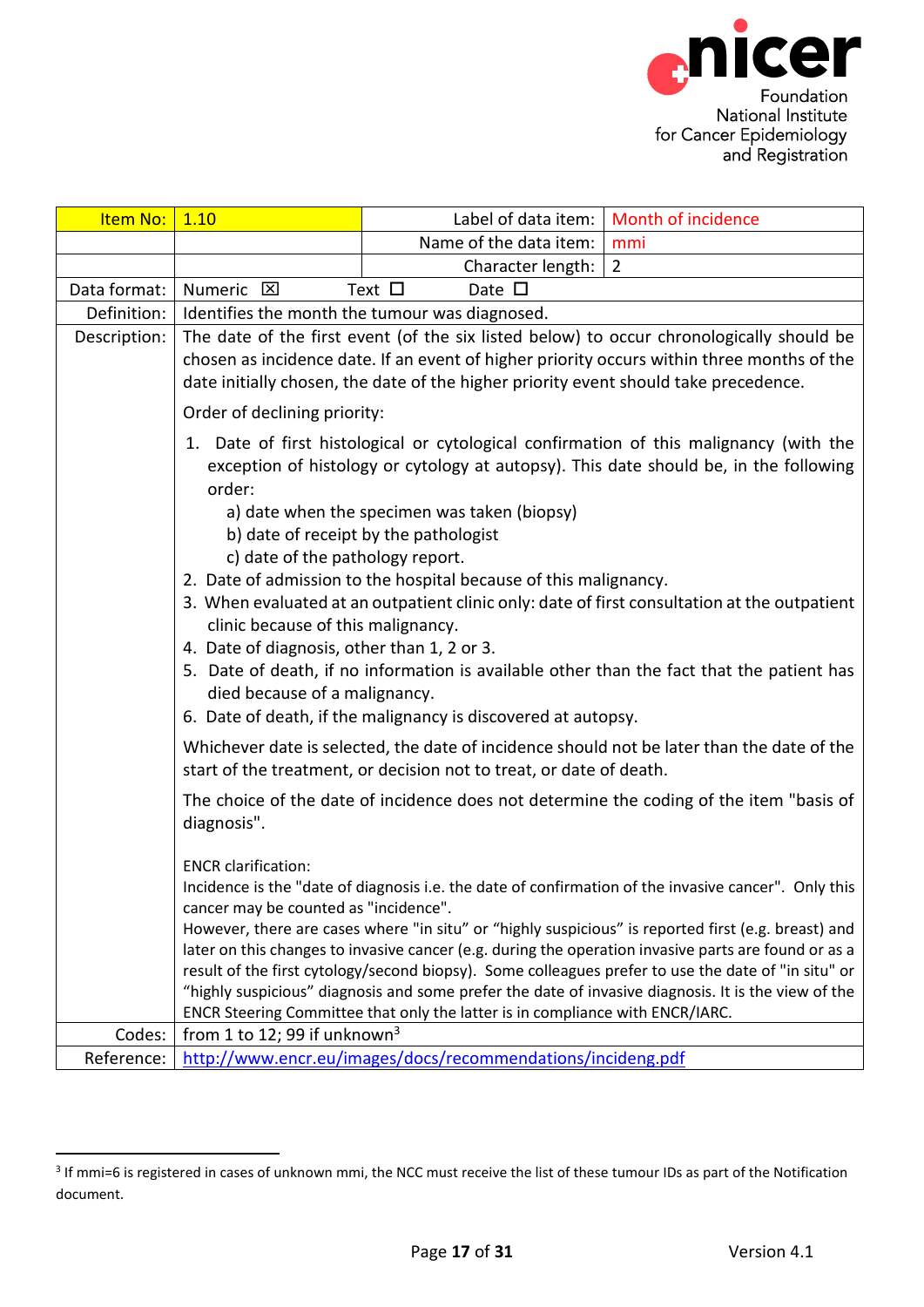<span id="page-17-1"></span><span id="page-17-0"></span>

| <u>Item No:   1.11</u> |                                                                          | Label of data item:   Year of incidence |  |  |  |
|------------------------|--------------------------------------------------------------------------|-----------------------------------------|--|--|--|
|                        |                                                                          | Name of the data item:   yyi            |  |  |  |
|                        |                                                                          | Character length: $ 4$                  |  |  |  |
|                        | Data format:   Numeric $\boxtimes$                                       | Text $\Box$<br>Date $\Box$              |  |  |  |
|                        | Definition: I Identifies the calendar year the tumour was diagnosed.     |                                         |  |  |  |
| Description:           | see month of incidence (Item No 1.10)                                    |                                         |  |  |  |
|                        | Reference:   http://www.encr.eu/images/docs/recommendations/incideng.pdf |                                         |  |  |  |

| <u>Item No:   1.12</u> |                                                                                               |             |                                     | Label of data item:   Age at incidence |  |
|------------------------|-----------------------------------------------------------------------------------------------|-------------|-------------------------------------|----------------------------------------|--|
|                        |                                                                                               |             | Name of the data item:              | age_i                                  |  |
|                        |                                                                                               |             | Character length: $\vert 5 \rangle$ |                                        |  |
| Data format:           | Numeric <b>⊠</b>                                                                              | Text $\Box$ | Date $\square$                      |                                        |  |
| Definition:            | The age in days of the patient at diagnosis.                                                  |             |                                     |                                        |  |
| Description:           | Allows the calculation of intervals in days in the absence of exact dates. For the definition |             |                                     |                                        |  |
|                        | of date of incidence see month of incidence (Item No 1.10)                                    |             |                                     |                                        |  |
| Codes:                 | 0 to 99999                                                                                    |             |                                     |                                        |  |
| Reference:             | http://www.encr.eu/images/docs/recommendations/incideng.pdf                                   |             |                                     |                                        |  |

<span id="page-17-2"></span>

| Item No:     | 1.14                                                                                      | Label of data item:    | Topography |  |  |  |
|--------------|-------------------------------------------------------------------------------------------|------------------------|------------|--|--|--|
|              |                                                                                           | Name of the data item: | topo       |  |  |  |
|              |                                                                                           | Character length:<br>4 |            |  |  |  |
| Data format: | Numeric $\Box$                                                                            | Text ⊠<br>Date $\Box$  |            |  |  |  |
| Definition:  | ICD-O (International Classification of Diseases for Oncology) coding of primary site of   |                        |            |  |  |  |
|              | cancer based on best source of information.                                               |                        |            |  |  |  |
|              | All cases after incidence year 2003 have to be coded in ICD-O-3 without any exception.    |                        |            |  |  |  |
| Description: | For incidence cases before that date all ICD-O-versions are accepted. Every tumour has to |                        |            |  |  |  |
|              | be coded in one version (same version for topography and morphology).                     |                        |            |  |  |  |
| Codes:       | ICD-O-topography-codes without decimal point.                                             |                        |            |  |  |  |
| Reference:   | ICD-O-, WHO, Geneva, 1976, 1990, 2000, 2001, 2003, 2011                                   |                        |            |  |  |  |
|              | http://www.who.int/classifications/icd/adaptations/oncology/en/                           |                        |            |  |  |  |
|              | http://codes.iarc.fr/usingicdo.php                                                        |                        |            |  |  |  |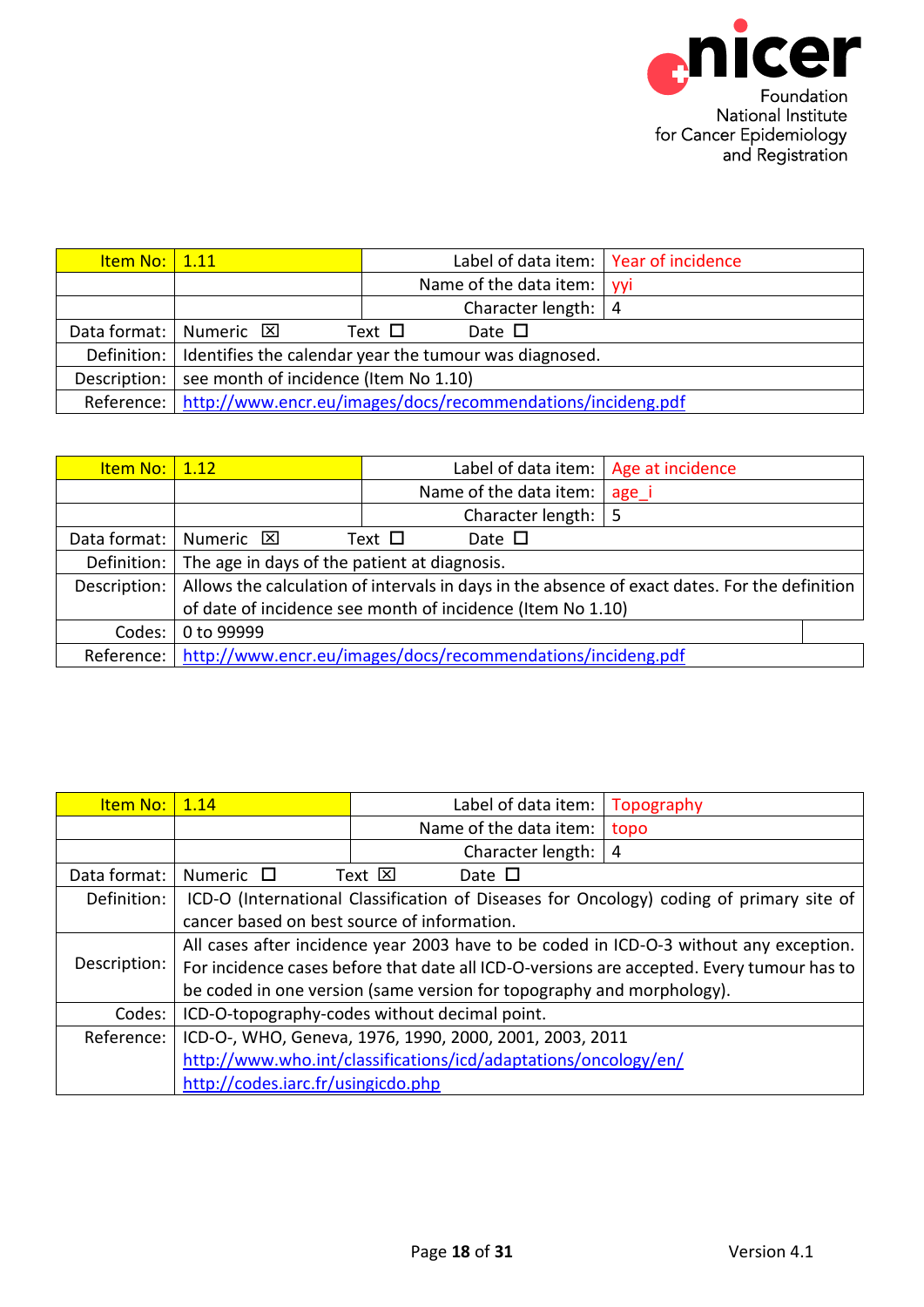<span id="page-18-0"></span>

| Item No:     | 1.15                                                                                    | Label of data item:                                             | <b>Morphology</b>                                                                         |  |  |
|--------------|-----------------------------------------------------------------------------------------|-----------------------------------------------------------------|-------------------------------------------------------------------------------------------|--|--|
|              |                                                                                         | Name of the data item:                                          | mph                                                                                       |  |  |
|              |                                                                                         | Character length:                                               | 4                                                                                         |  |  |
| Data format: | Numeric <b>X</b>                                                                        | Text $\Box$<br>Date $\Box$                                      |                                                                                           |  |  |
| Definition:  |                                                                                         | ICD-O coded histologic term of primary cancer.                  |                                                                                           |  |  |
| Description: |                                                                                         |                                                                 | The histologic composition of cancer cells within the primary cancer. The $1st$ four      |  |  |
|              |                                                                                         |                                                                 | numerical digits of the morphology code in ICD-O (exclude the leading M). All cases after |  |  |
|              |                                                                                         |                                                                 | incidence year 2003 have to be coded in ICD-O-3 without any exception. For incidence      |  |  |
|              | cases before that date all ICD-O-versions are accepted (same version for topography and |                                                                 |                                                                                           |  |  |
|              | morphology).                                                                            |                                                                 |                                                                                           |  |  |
| Codes:       |                                                                                         | ICD-O-morphology-codes without leading M. (8000 to 9992)        |                                                                                           |  |  |
| Reference:   | http://codes.iarc.fr/                                                                   |                                                                 |                                                                                           |  |  |
|              | ICD-O, WHO, Geneva, 1976, 1990, 2000, 2001, 2003, 2011                                  |                                                                 |                                                                                           |  |  |
|              |                                                                                         | http://www.who.int/classifications/icd/adaptations/oncology/en/ |                                                                                           |  |  |
|              | http://codes.iarc.fr/usingicdo.php                                                      |                                                                 |                                                                                           |  |  |

<span id="page-18-1"></span>

| Item No:     | 1.16                                                                                       | Label of data item:                                                      | <b>Behaviour</b>                                                                                           |  |  |
|--------------|--------------------------------------------------------------------------------------------|--------------------------------------------------------------------------|------------------------------------------------------------------------------------------------------------|--|--|
|              |                                                                                            | Name of the data item:                                                   | beh.                                                                                                       |  |  |
|              |                                                                                            | Character length:                                                        | 1                                                                                                          |  |  |
| Data format: | Numeric <b>区</b>                                                                           | Text $\Box$<br>Date $\square$                                            |                                                                                                            |  |  |
| Definition:  |                                                                                            | Describes the way the tumour acts inside the body based on ICD-O coding. |                                                                                                            |  |  |
|              |                                                                                            |                                                                          | A tumour can grow in place without the potential for spread (benign); it can be malignant                  |  |  |
| Description: |                                                                                            |                                                                          | but still growing in place (non-invasive or in situ); it can invade surrounding tissues                    |  |  |
|              |                                                                                            |                                                                          | (malignant, primary site). It consists of the 5 <sup>th</sup> numerical digit, the one after the slash, of |  |  |
|              | the complete morphology code. ICD-O code 6 (malignant, metastatic site) is not used and    |                                                                          |                                                                                                            |  |  |
|              | code 9 (malignant, uncertain whether primary or metastatic site) is redefined (see below). |                                                                          |                                                                                                            |  |  |
| Codes:       | $0 =$ Benign                                                                               |                                                                          |                                                                                                            |  |  |
|              | 1= Uncertain whether benign or malignant, borderline malignancy, low malignant             |                                                                          |                                                                                                            |  |  |
|              | potential, and uncertain malignant potential                                               |                                                                          |                                                                                                            |  |  |
|              | 2= Carcinoma in situ; intraepithelial; non-infiltrating; non-invasive                      |                                                                          |                                                                                                            |  |  |
|              | 3= Malignant, primary site (invasive)                                                      |                                                                          |                                                                                                            |  |  |
|              | 9= Unknown                                                                                 |                                                                          |                                                                                                            |  |  |
| Reference:   |                                                                                            | http://www.iarc.fr./en/publications/pdfs-online/epi/sp95/sp95-chap7.pdf  |                                                                                                            |  |  |
|              | ICD-O-3, WHO, Geneva, 2000, 2001, 2003, 2011                                               |                                                                          |                                                                                                            |  |  |
|              |                                                                                            | http://www.who.int/classifications/icd/adaptations/oncology/en/          |                                                                                                            |  |  |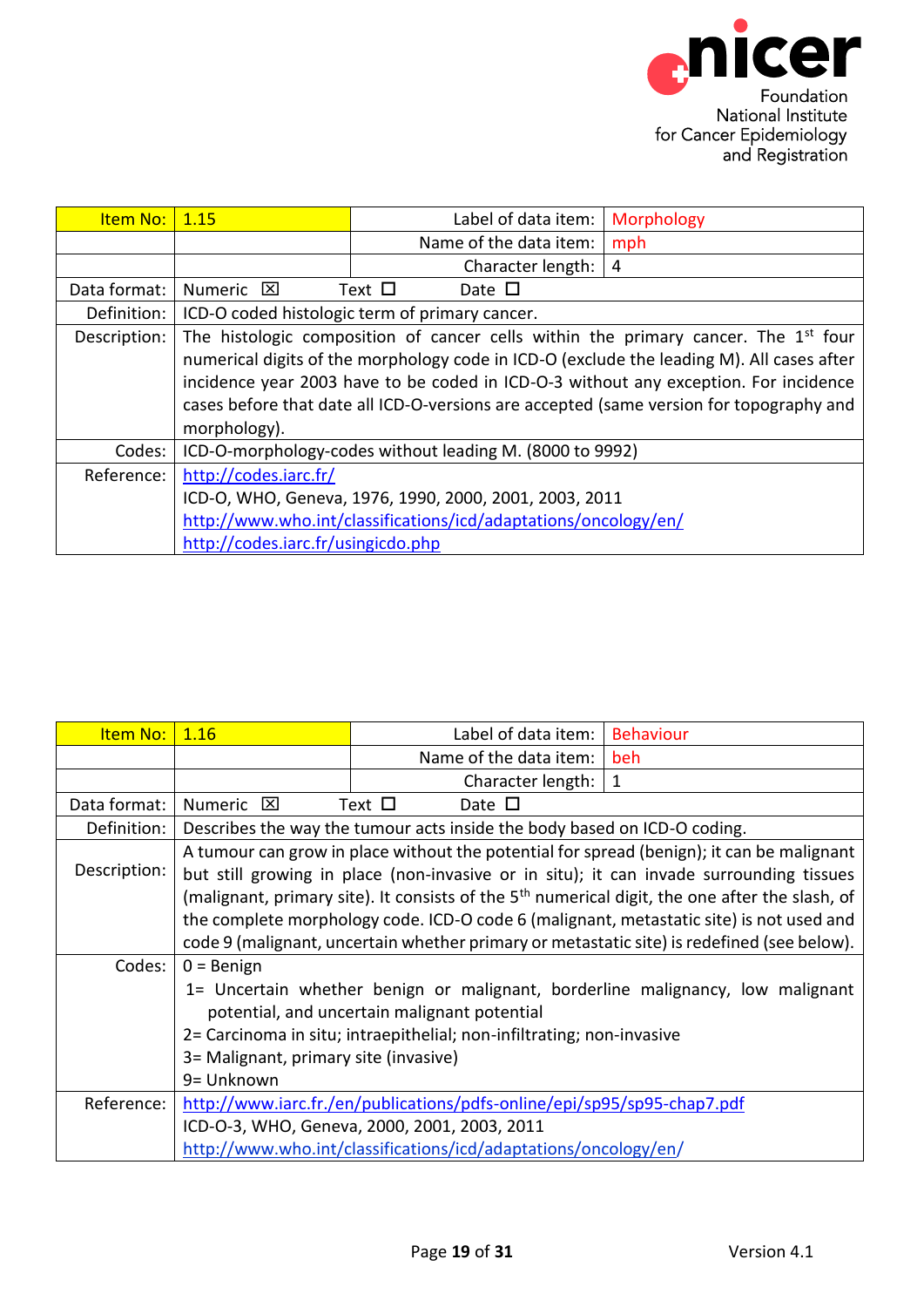<span id="page-19-0"></span>

| <b>Item No:</b> | 1.17                                                                 | Label of data item: I                                                     | <b>ICD-O-Version</b>                                                                   |  |  |
|-----------------|----------------------------------------------------------------------|---------------------------------------------------------------------------|----------------------------------------------------------------------------------------|--|--|
|                 |                                                                      | Name of the data item:                                                    | icd o v                                                                                |  |  |
|                 |                                                                      | Character length:                                                         | 2                                                                                      |  |  |
| Data format:    | Numeric $\boxtimes$                                                  | Text $\Box$<br>Date $\Box$                                                |                                                                                        |  |  |
| Definition:     |                                                                      |                                                                           | Version of the ICD-O-coding system exported to NICER for this tumour. All cases should |  |  |
|                 |                                                                      | have been coded in ICD-O-3 or converted to ICD-O-3 from earlier versions. |                                                                                        |  |  |
| Codes:          | $1 = Version ICD-O-1$                                                |                                                                           |                                                                                        |  |  |
|                 | 2= Version ICD-O-2                                                   |                                                                           |                                                                                        |  |  |
|                 | $30 = ICD-O-3$ , WHO 2000                                            |                                                                           |                                                                                        |  |  |
|                 | 31 = ICD-O-3, Errata 2001                                            |                                                                           |                                                                                        |  |  |
|                 | 32 = ICD-O-3, Errata 2003                                            |                                                                           |                                                                                        |  |  |
|                 | 33 = ICD-O-3, Update 2011 (applied to incidence years starting 2012) |                                                                           |                                                                                        |  |  |
| Reference:      | ICD-O, WHO, Geneva, 1976, 1990, 2000, 2001, 2003, 2011               |                                                                           |                                                                                        |  |  |
|                 |                                                                      | http://www.who.int/classifications/icd/adaptations/oncology/en/           |                                                                                        |  |  |
|                 |                                                                      | http://www.who.int/classifications/icd/updates/icd03updates/en/           |                                                                                        |  |  |

<span id="page-19-1"></span>

| Item No:     | 2.04                                                                                      | Label of data item:             | $ICD-10$          |  |
|--------------|-------------------------------------------------------------------------------------------|---------------------------------|-------------------|--|
|              |                                                                                           | Name of the data item:          | icd <sub>10</sub> |  |
|              |                                                                                           | Character length:               |                   |  |
| Data format: | Numeric $\Box$                                                                            | Date $\Box$<br>Text $\boxtimes$ |                   |  |
| Definition:  | ICD-10 (International Statistical Classification of Diseases and Related Health Problems, |                                 |                   |  |
|              | 10th Revision) coding of the tumour.                                                      |                                 |                   |  |
| Codes:       | ICD-10-codes without decimal point.                                                       |                                 |                   |  |
| Reference:   | http://www.who.int/classifications/icd/en/                                                |                                 |                   |  |

<span id="page-19-2"></span>

| <u>Item No:   1.18</u> |                                    |             |                                   | Label of data item:   Month of Registration                                                         |
|------------------------|------------------------------------|-------------|-----------------------------------|-----------------------------------------------------------------------------------------------------|
|                        |                                    |             | Name of the data item: mmr        |                                                                                                     |
|                        |                                    |             | Character length: $\vert 2 \vert$ |                                                                                                     |
|                        | Data format:   Numeric $\boxtimes$ | Text $\Box$ | Date $\square$                    |                                                                                                     |
|                        |                                    |             |                                   | Definition:   Identifies the month the tumour was registered (when case is opened in the database). |
|                        | Codes: $\vert$ from 1 to 12        |             |                                   |                                                                                                     |

<span id="page-19-3"></span>

| <u>Item No:   1.19</u> |                                    |                |                                    | Label of data item:   Year of Registration                                                       |
|------------------------|------------------------------------|----------------|------------------------------------|--------------------------------------------------------------------------------------------------|
|                        |                                    |                | Name of the data item: $\vert$ yyr |                                                                                                  |
|                        |                                    |                | Character length: $ 4$             |                                                                                                  |
|                        | Data format:   Numeric $\boxtimes$ | Text $\square$ | Date $\square$                     |                                                                                                  |
|                        |                                    |                |                                    | Definition:   Identifies the calendar year the tumour was registered (when case is opened in the |
|                        | database).                         |                |                                    |                                                                                                  |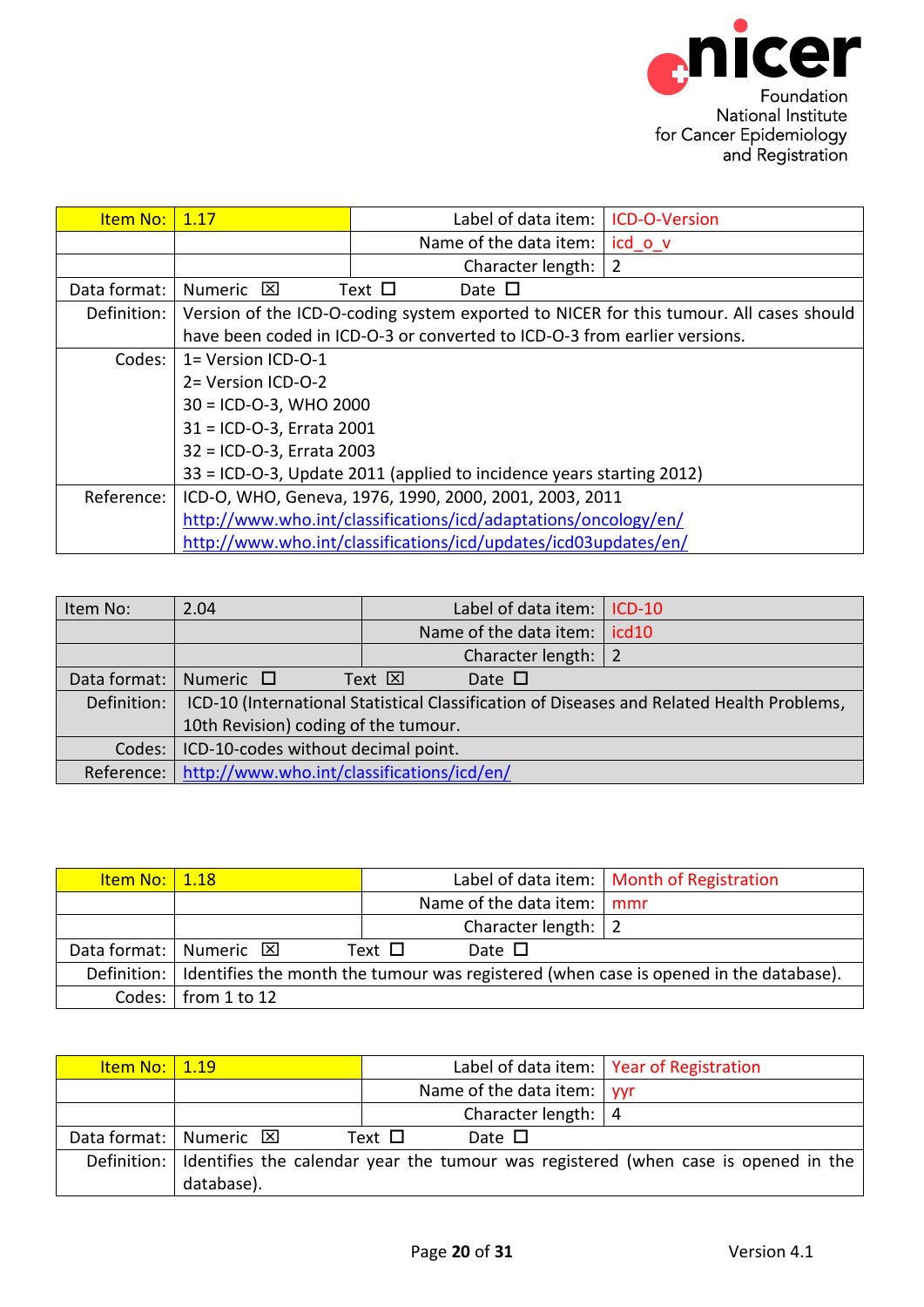<span id="page-20-1"></span><span id="page-20-0"></span>

| <u>Item No:   1.20</u> |                                                             |                                                                            | Label of data item:   Age at Registration |
|------------------------|-------------------------------------------------------------|----------------------------------------------------------------------------|-------------------------------------------|
|                        |                                                             | Name of the data item:                                                     | age r                                     |
|                        |                                                             | Character length:   5                                                      |                                           |
|                        | Data format:   Numeric $\boxtimes$                          | Date $\square$<br>Text $\Box$                                              |                                           |
|                        | Definition: The age in days of the patient at registration. |                                                                            |                                           |
| Description:           |                                                             | Allows the calculation of intervals in days in the absence of exact dates. |                                           |
| Codes: I               | 0 to 99999                                                  |                                                                            |                                           |

| <u>Item No:   1.24</u> |                                                                                                                                                                                               | Label of data item:        | <b>Checked</b> |  |  |
|------------------------|-----------------------------------------------------------------------------------------------------------------------------------------------------------------------------------------------|----------------------------|----------------|--|--|
|                        |                                                                                                                                                                                               | Name of the data item:     | checked        |  |  |
|                        |                                                                                                                                                                                               | Character length:          | $^{\circ}$ 1   |  |  |
| Data format:           | Numeric <b>X</b>                                                                                                                                                                              | Text $\Box$<br>Date $\Box$ |                |  |  |
| Definition:            | Indicator for whether or not the tumour was checked by the registry according to the JRC-<br>ENCR-QCS (Quality Check Software developed by the European Commission Joint<br>Research Centre). |                            |                |  |  |
|                        | Description:   This indicator helps the registry to check and clean cases not more than once. The registry  <br>is responsible for updating the indicator once the case has been cleaned.     |                            |                |  |  |
| Codes: I               | 0= not yet checked and cleaned; default<br>1= checked and cleaned                                                                                                                             |                            |                |  |  |

<span id="page-20-2"></span>

| Item No: $\vert$ 1.27 |                                                                     |                                                                                             | Label of data item:   Pathological tumour size |  |
|-----------------------|---------------------------------------------------------------------|---------------------------------------------------------------------------------------------|------------------------------------------------|--|
|                       |                                                                     | Name of the data item:   pathsize                                                           |                                                |  |
|                       |                                                                     | Character length: $ 4$                                                                      |                                                |  |
|                       | Data format:   Numeric $\boxtimes$                                  | Text $\square$<br>Date $\Box$                                                               |                                                |  |
|                       | Definition:   Defines the size of the tumour from pathology record. |                                                                                             |                                                |  |
|                       |                                                                     | Description:   The largest reported size, in millimetres with one decimal place (e.g. 2.3). |                                                |  |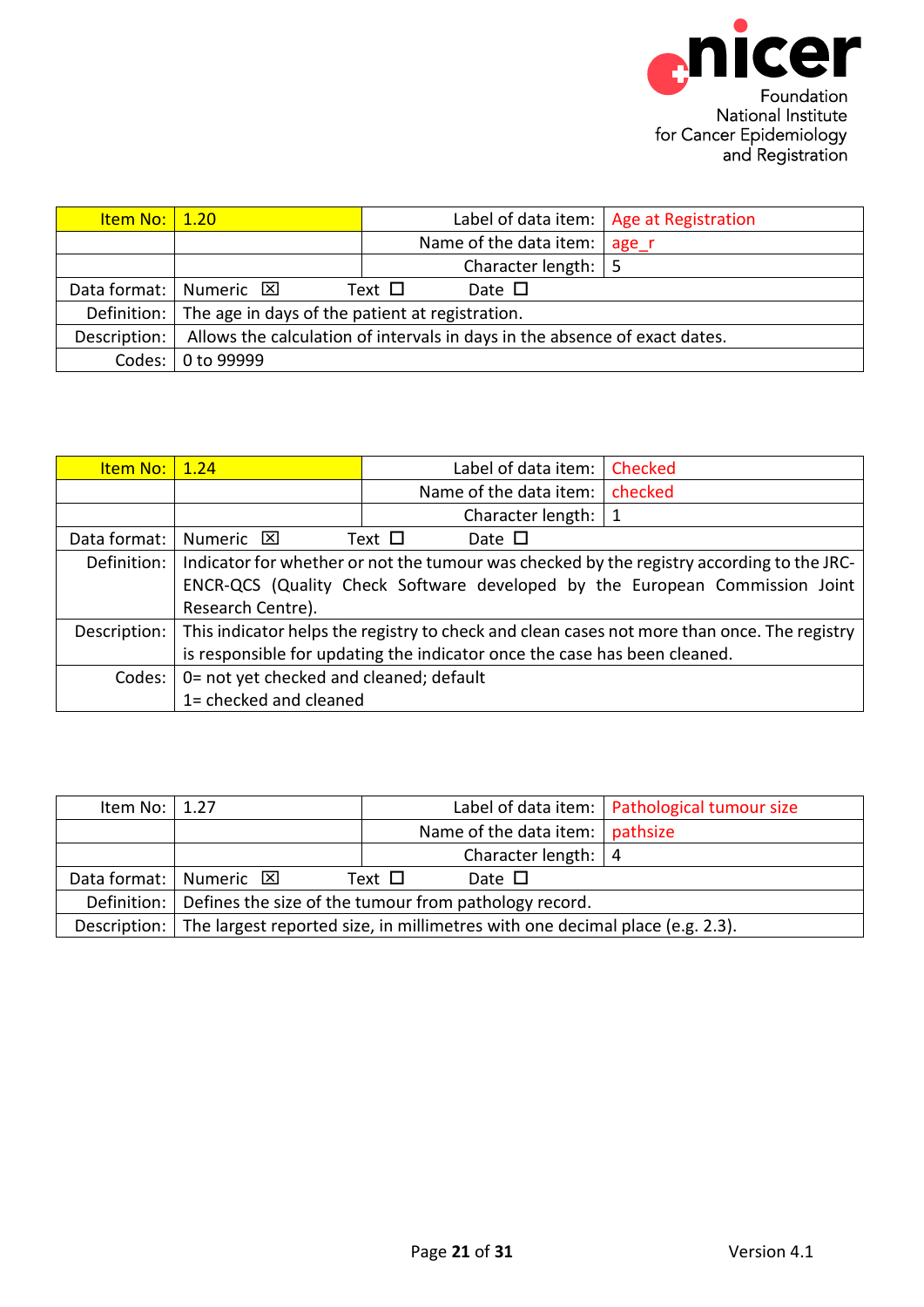<span id="page-21-0"></span>

| Item No:     | 1.28                                                            |             |                        |  | Label of data item:   Version of UICC TNM                                                    |
|--------------|-----------------------------------------------------------------|-------------|------------------------|--|----------------------------------------------------------------------------------------------|
|              |                                                                 |             | Name of the data item: |  | <b>vtnm</b>                                                                                  |
|              |                                                                 |             | Character length:      |  | $\overline{2}$                                                                               |
| Data format: | Numeric <b>X</b>                                                | Text $\Box$ | Date $\square$         |  |                                                                                              |
| Definition:  |                                                                 |             |                        |  | Defines the UICC TNM version used for the coding of TNM. All cases after incidence year      |
|              |                                                                 |             |                        |  | 2009 have to be coded in version 7.0 ( $7th$ Edition, 2009) or higher without any exception. |
|              | For incidence cases before that date TNM-versions are accepted. |             |                        |  |                                                                                              |
| Codes:       | 10= $1st$ Edition, 1968                                         |             |                        |  |                                                                                              |
|              | $20 = 2nd$ Edition, 1974                                        |             |                        |  |                                                                                              |
|              | 30= 3 <sup>rd</sup> Edition, 1978                               |             |                        |  |                                                                                              |
|              | $31 = 3$ <sup>rd</sup> Edition, enlarged and revised 1982       |             |                        |  |                                                                                              |
|              | 40= 4 <sup>th</sup> Edition, 1987                               |             |                        |  |                                                                                              |
|              | 42= $4^{\text{th}}$ Edition, $2^{\text{nd}}$ revision, 1992     |             |                        |  |                                                                                              |
|              | 50= 5 <sup>th</sup> Edition, 1997                               |             |                        |  |                                                                                              |
|              | $60 = 6$ <sup>th</sup> Edition, 2002                            |             |                        |  |                                                                                              |
|              | 70=7 <sup>th</sup> Edition, 2009                                |             |                        |  |                                                                                              |
|              | 71= 7 <sup>th</sup> Edition reprint, 2011                       |             |                        |  |                                                                                              |
|              | 80= 8 <sup>th</sup> Edition, 2017                               |             |                        |  |                                                                                              |
| Reference:   | <b>UICC: TNM Classification of Malignant Tumours</b>            |             |                        |  |                                                                                              |

 $\overline{\phantom{a}}$ 

<span id="page-21-1"></span>

| Item No:     | 1.29                                                                            | Label of data item:                                                       | <b>Clinical primary tumour</b>                                                          |  |  |
|--------------|---------------------------------------------------------------------------------|---------------------------------------------------------------------------|-----------------------------------------------------------------------------------------|--|--|
|              |                                                                                 | Name of the data item:                                                    | ct                                                                                      |  |  |
|              |                                                                                 | Character length:                                                         | 8                                                                                       |  |  |
| Data format: | Numeric $\Box$                                                                  | Text $\boxtimes$<br>Date $\square$                                        |                                                                                         |  |  |
| Definition:  |                                                                                 | Pre-therapeutic clinical assessment of tumour size according to UICC TNM. |                                                                                         |  |  |
| Description: |                                                                                 |                                                                           | Tumour size based on clinical investigation, imaging, endoscopy, biopsy or surgical     |  |  |
|              | exploration.                                                                    |                                                                           |                                                                                         |  |  |
| Codes:       |                                                                                 |                                                                           | For TNM site specific codes defined by the UICC please check the current TNM version    |  |  |
|              |                                                                                 |                                                                           | and the document provided by the ENCR (2014): A proposal on cancer data quality checks: |  |  |
|              | one common procedure for European cancer registries. In section 3.1 Table 2 and |                                                                           |                                                                                         |  |  |
|              | Appendix II and III the site specific codes are displayed.                      |                                                                           |                                                                                         |  |  |
|              | Example: T1                                                                     |                                                                           |                                                                                         |  |  |
|              | If unknown code 99.                                                             |                                                                           |                                                                                         |  |  |
|              |                                                                                 | Note: case sensitive and without prefixes or spaces.                      |                                                                                         |  |  |
| Reference:   |                                                                                 |                                                                           | UICC: TNM Classification of Malignant Tumours ; ENCR: A proposal on cancer data quality |  |  |
|              | checks:<br>one<br>common                                                        | procedure for European                                                    | (2014)<br>registries<br>cancer                                                          |  |  |
|              |                                                                                 |                                                                           | http://publications.jrc.ec.europa.eu/repository/bitstream/JRC93456/lbna27008enn.pdf     |  |  |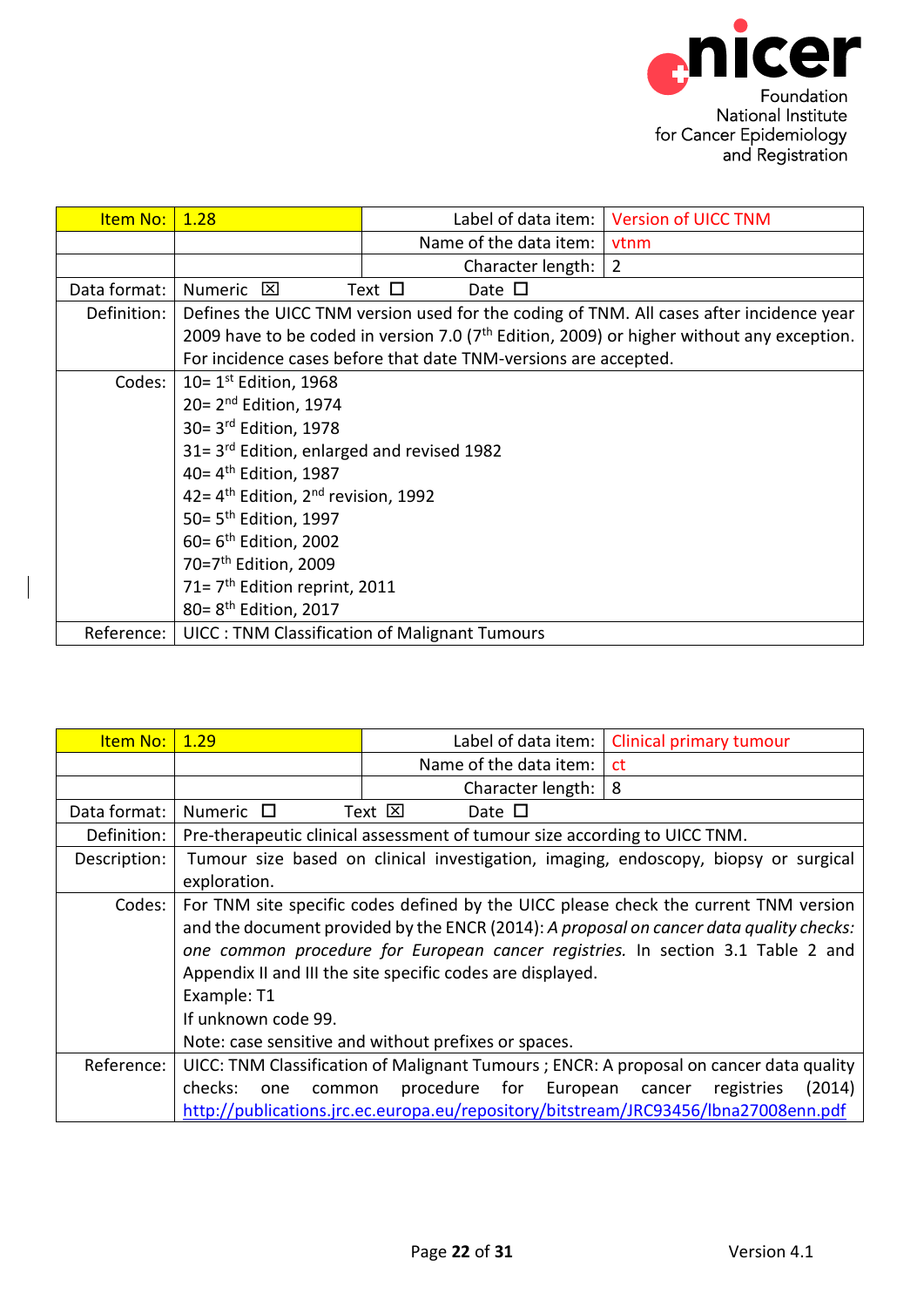<span id="page-22-0"></span>

| Item No:     | 1.30                     | Label of data item:                                        | Clinical regional lymph nodes                                                           |
|--------------|--------------------------|------------------------------------------------------------|-----------------------------------------------------------------------------------------|
|              |                          | Name of the data item:                                     | cn                                                                                      |
|              |                          | Character length:                                          | 3                                                                                       |
| Data format: | Numeric $\Box$           | Text $\boxtimes$<br>Date $\Box$                            |                                                                                         |
| Definition:  |                          |                                                            | Pre-therapeutic clinical assessment of regional lymph nodes involvement according to    |
|              | UICC TNM.                |                                                            |                                                                                         |
| Description: |                          |                                                            | Tumour size based on clinical investigation, imaging, endoscopy, biopsy or surgical     |
|              | exploration.             |                                                            |                                                                                         |
| Codes:       |                          |                                                            | For TNM site specific codes defined by the UICC please check the current TNM version    |
|              |                          |                                                            | and the document provided by the ENCR (2014): A proposal on cancer data quality         |
|              |                          |                                                            | checks: one common procedure for European cancer registries. In section 3.1 Table 2 and |
|              |                          | Appendix II and III the site specific codes are displayed. |                                                                                         |
|              | Example: N1              |                                                            |                                                                                         |
|              | If unknown code 99.      |                                                            |                                                                                         |
|              |                          | Note: case sensitive and without prefixes or spaces.       |                                                                                         |
| Reference:   |                          |                                                            | UICC: TNM Classification of Malignant Tumours ; ENCR: A proposal on cancer data quality |
|              | checks:<br>common<br>one | procedure for European                                     | (2014).<br>registries<br>cancer                                                         |
|              |                          |                                                            | http://publications.jrc.ec.europa.eu/repository/bitstream/JRC93456/lbna27008enn.pdf     |

<span id="page-22-1"></span>

| Item No:     | 1.31                               | Label of data item:                                                                                                | <b>Clinical distant metastases</b>                                                                                                                                                                                                                                 |
|--------------|------------------------------------|--------------------------------------------------------------------------------------------------------------------|--------------------------------------------------------------------------------------------------------------------------------------------------------------------------------------------------------------------------------------------------------------------|
|              |                                    | Name of the data item:                                                                                             | cm                                                                                                                                                                                                                                                                 |
|              |                                    | Character length:                                                                                                  | 3                                                                                                                                                                                                                                                                  |
| Data format: | Numeric $\Box$                     | Text $\boxtimes$<br>Date $\Box$                                                                                    |                                                                                                                                                                                                                                                                    |
| Definition:  |                                    | Pre-therapeutic clinical assessment of distant metastases according to UICC TNM.                                   |                                                                                                                                                                                                                                                                    |
| Description: |                                    |                                                                                                                    | Assessment of distant metastases based on clinical investigation, imaging, endoscopy,                                                                                                                                                                              |
|              | biopsy or surgical exploration.    |                                                                                                                    |                                                                                                                                                                                                                                                                    |
| Codes: I     | Example: M1<br>If unknown code 99. | Appendix II and III the site specific codes are displayed.<br>Note: case sensitive and without prefixes or spaces. | For TNM site specific codes defined by the UICC please check the current TNM version<br>and the document provided by the ENCR (2014): A proposal on cancer data quality checks:<br>one common procedure for European cancer registries. In section 3.1 Table 2 and |
| Reference:   |                                    |                                                                                                                    | UICC: TNM Classification of Malignant Tumours ; ENCR: A proposal on cancer data quality                                                                                                                                                                            |
|              | checks:<br>common<br>one           | procedure for European                                                                                             | (2014).<br>registries<br>cancer                                                                                                                                                                                                                                    |
|              |                                    |                                                                                                                    | http://publications.jrc.ec.europa.eu/repository/bitstream/JRC93456/lbna27008enn.pdf                                                                                                                                                                                |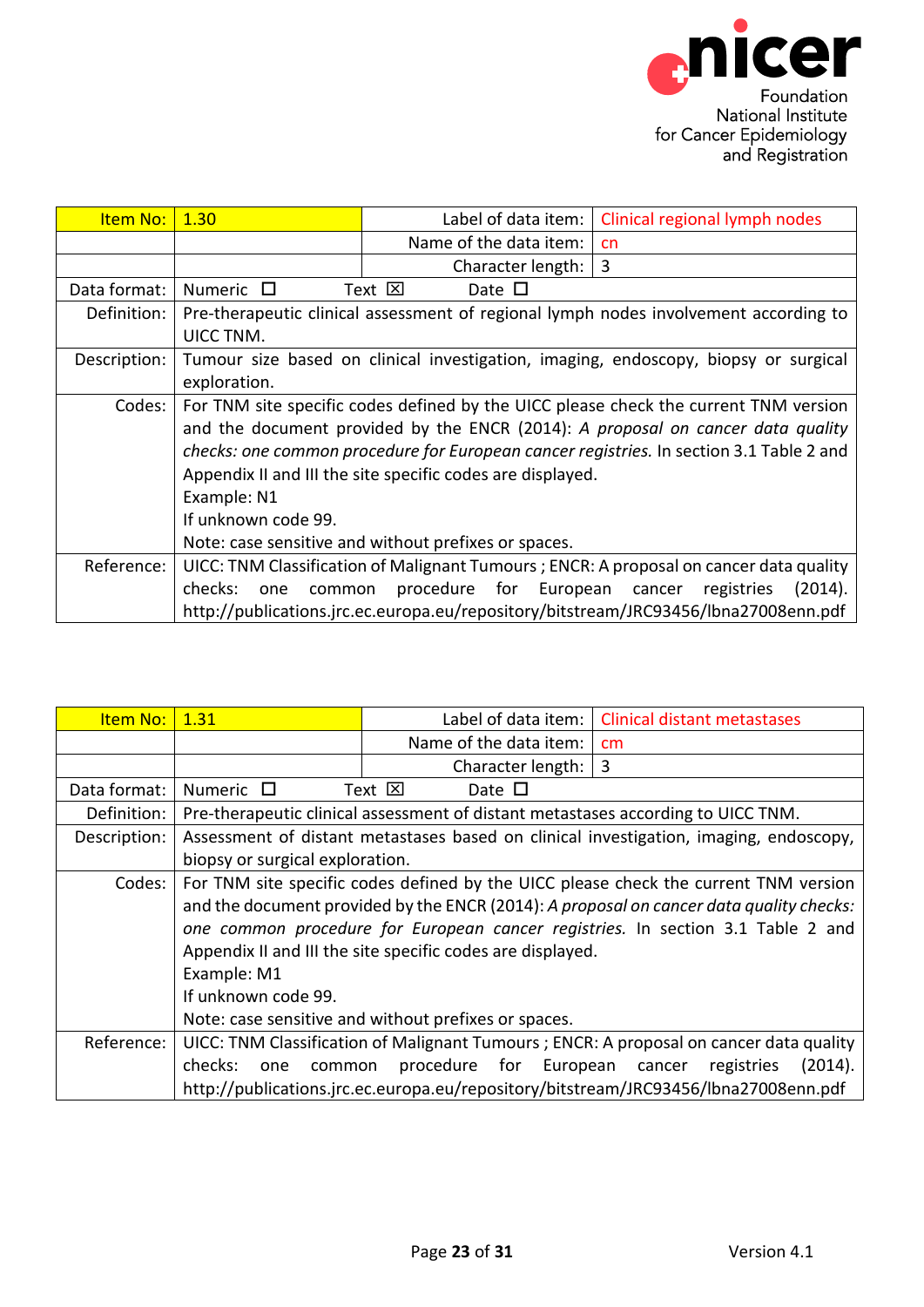<span id="page-23-0"></span>

| Item No:     | 1.32                              | Label of data item:                                                                                                                                                                                                                          | y symbol for pTNM classification                                                                |
|--------------|-----------------------------------|----------------------------------------------------------------------------------------------------------------------------------------------------------------------------------------------------------------------------------------------|-------------------------------------------------------------------------------------------------|
|              |                                   | Name of the data item:                                                                                                                                                                                                                       | y ptnm                                                                                          |
|              |                                   | Character length:                                                                                                                                                                                                                            | 1                                                                                               |
| Data format: | Numeric <b>⊠</b>                  | Text $\Box$<br>Date $\square$                                                                                                                                                                                                                |                                                                                                 |
| Definition:  | Timing of TNM classification      |                                                                                                                                                                                                                                              |                                                                                                 |
| Description: | examination.                      | For cases in which TNM-classification is performed during or following                                                                                                                                                                       | initial<br>multimodality therapy to categorise the extent of tumour actually present at time of |
| Codes:       | mono or multimodality)<br>therapy | 1= no, if pTNM provided has been estimated before any therapy<br>2= yes, if pTNM provided has been estimated during or after neoadjuvant therapy (any<br>9= missing, it cannot be assessed whether pTNM was assigned before, during or after |                                                                                                 |
| Reference:   |                                   | <b>UICC: TNM Classification of Malignant Tumours</b>                                                                                                                                                                                         |                                                                                                 |

<span id="page-23-1"></span>

| Item No:     | 1.33                                                                                    | Label of data item:                                            | Pathological primary tumour                                                                 |  |  |
|--------------|-----------------------------------------------------------------------------------------|----------------------------------------------------------------|---------------------------------------------------------------------------------------------|--|--|
|              |                                                                                         | Name of the data item:                                         | pt                                                                                          |  |  |
|              |                                                                                         | Character length:                                              | 9                                                                                           |  |  |
| Data format: | Numeric $\Box$                                                                          | Text $\boxtimes$<br>Date $\square$                             |                                                                                             |  |  |
| Definition:  |                                                                                         | Postoperative assessment of tumour size according to UICC TNM. |                                                                                             |  |  |
| Description: |                                                                                         |                                                                | Tumour size based on histopathological assessment (tumour resection or biopsy allowing      |  |  |
|              |                                                                                         |                                                                | for the assessment of the highest pT category). Only if available during the first phase of |  |  |
|              | treatment.                                                                              |                                                                |                                                                                             |  |  |
| Codes:       | For TNM site specific codes defined by the UICC please check the current TNM version    |                                                                |                                                                                             |  |  |
|              | and the document provided by the ENCR (2014): A proposal on cancer data quality checks: |                                                                |                                                                                             |  |  |
|              | one common procedure for European cancer registries. In section 3.1 Table 2 and         |                                                                |                                                                                             |  |  |
|              | Appendix II and III the site specific codes are displayed.                              |                                                                |                                                                                             |  |  |
|              | Example: T1                                                                             |                                                                |                                                                                             |  |  |
|              | If unknown code 99.                                                                     |                                                                |                                                                                             |  |  |
|              |                                                                                         | Note: case sensitive and without prefixes or spaces.           |                                                                                             |  |  |
| Reference:   |                                                                                         |                                                                | UICC: TNM Classification of Malignant Tumours ; ENCR: A proposal on cancer data quality     |  |  |
|              | checks:<br>one<br>common                                                                | procedure for European                                         | registries<br>(2014).<br>cancer                                                             |  |  |
|              |                                                                                         |                                                                | http://publications.jrc.ec.europa.eu/repository/bitstream/JRC93456/lbna27008enn.pdf         |  |  |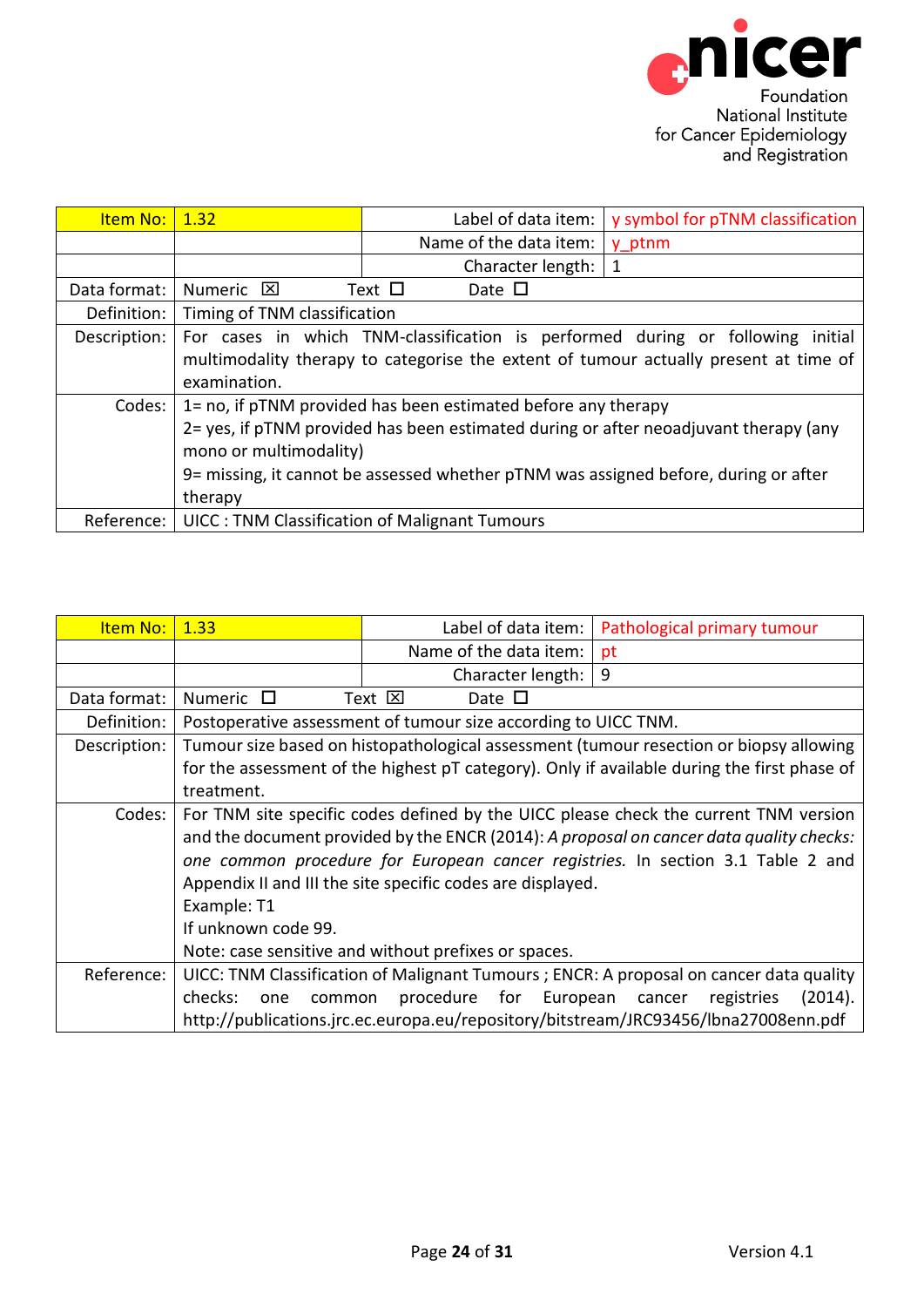<span id="page-24-0"></span>

| Item No:     | 1.34                                                                                    | Label of data item:                                  | Pathological regional lymph nodes                                                           |  |  |  |
|--------------|-----------------------------------------------------------------------------------------|------------------------------------------------------|---------------------------------------------------------------------------------------------|--|--|--|
|              |                                                                                         | Name of the data item:                               | pn                                                                                          |  |  |  |
|              |                                                                                         | Character length:                                    | 5                                                                                           |  |  |  |
| Data format: | <b>Numeric</b><br>$\Box$                                                                | Text ⊠<br>Date $\square$                             |                                                                                             |  |  |  |
| Definition:  |                                                                                         |                                                      | Postoperative assessment of regional lymph nodes involvement according to UICC TNM.         |  |  |  |
| Description: |                                                                                         |                                                      | Regional lymph nodes involvement based on histopathological investigation (lymph node       |  |  |  |
|              |                                                                                         |                                                      | resection allowing for the assessment of pN0 to the highest pT category). Only if available |  |  |  |
|              | during the first phase of treatment.                                                    |                                                      |                                                                                             |  |  |  |
| Codes:       | For TNM site specific codes defined by the UICC please check the current TNM version    |                                                      |                                                                                             |  |  |  |
|              | and the document provided by the ENCR (2014): A proposal on cancer data quality checks: |                                                      |                                                                                             |  |  |  |
|              | one common procedure for European cancer registries. In section 3.1 Table 2 and         |                                                      |                                                                                             |  |  |  |
|              | Appendix II and III the site specific codes are displayed.                              |                                                      |                                                                                             |  |  |  |
|              | Example: N1                                                                             |                                                      |                                                                                             |  |  |  |
|              | If unknown code 99.                                                                     |                                                      |                                                                                             |  |  |  |
|              |                                                                                         | Note: case sensitive and without prefixes or spaces. |                                                                                             |  |  |  |
| Reference:   |                                                                                         |                                                      | UICC: TNM Classification of Malignant Tumours ; ENCR: A proposal on cancer data quality     |  |  |  |
|              | checks:<br>common<br>one                                                                | procedure for European                               | (2014).<br>registries<br>cancer                                                             |  |  |  |
|              |                                                                                         |                                                      | http://publications.jrc.ec.europa.eu/repository/bitstream/JRC93456/lbna27008enn.pdf         |  |  |  |

<span id="page-24-1"></span>

| Item No:     | 1.35                                                                                 |                | Label of data item:                                               | pn based on sentinel lymph node |  |
|--------------|--------------------------------------------------------------------------------------|----------------|-------------------------------------------------------------------|---------------------------------|--|
|              |                                                                                      |                | Name of the data item:                                            | pn_sn                           |  |
|              |                                                                                      |                | Character length:                                                 | 1                               |  |
| Data format: | Numeric $\boxtimes$                                                                  | Text $\square$ | Date $\square$                                                    |                                 |  |
| Definition:  | Assessment of sentinel lymph nodes.                                                  |                |                                                                   |                                 |  |
| Description: |                                                                                      |                |                                                                   |                                 |  |
| Codes:       | <b>UICC TNM Classification</b>                                                       |                |                                                                   |                                 |  |
|              | 1= sentinel lymph node involved (if pN1-pN3(sn))                                     |                |                                                                   |                                 |  |
|              | 2= sentinel lymph node not involved (if pN0(sn))                                     |                |                                                                   |                                 |  |
|              | 3= sentinel lymph node not found (codes 1-3 come to be derived from the path report) |                |                                                                   |                                 |  |
|              | 7= result from sentinel lymph node procedure unknown (i.e. sentinel lymph node       |                |                                                                   |                                 |  |
|              | examined but result unknown)                                                         |                |                                                                   |                                 |  |
|              | 8= sentinel lymph node exam not performed                                            |                |                                                                   |                                 |  |
|              |                                                                                      |                | 9= unknown whether sentinel lymph node procedure performed or not |                                 |  |
| Reference:   | <b>UICC: TNM Classification of Malignant Tumours</b>                                 |                |                                                                   |                                 |  |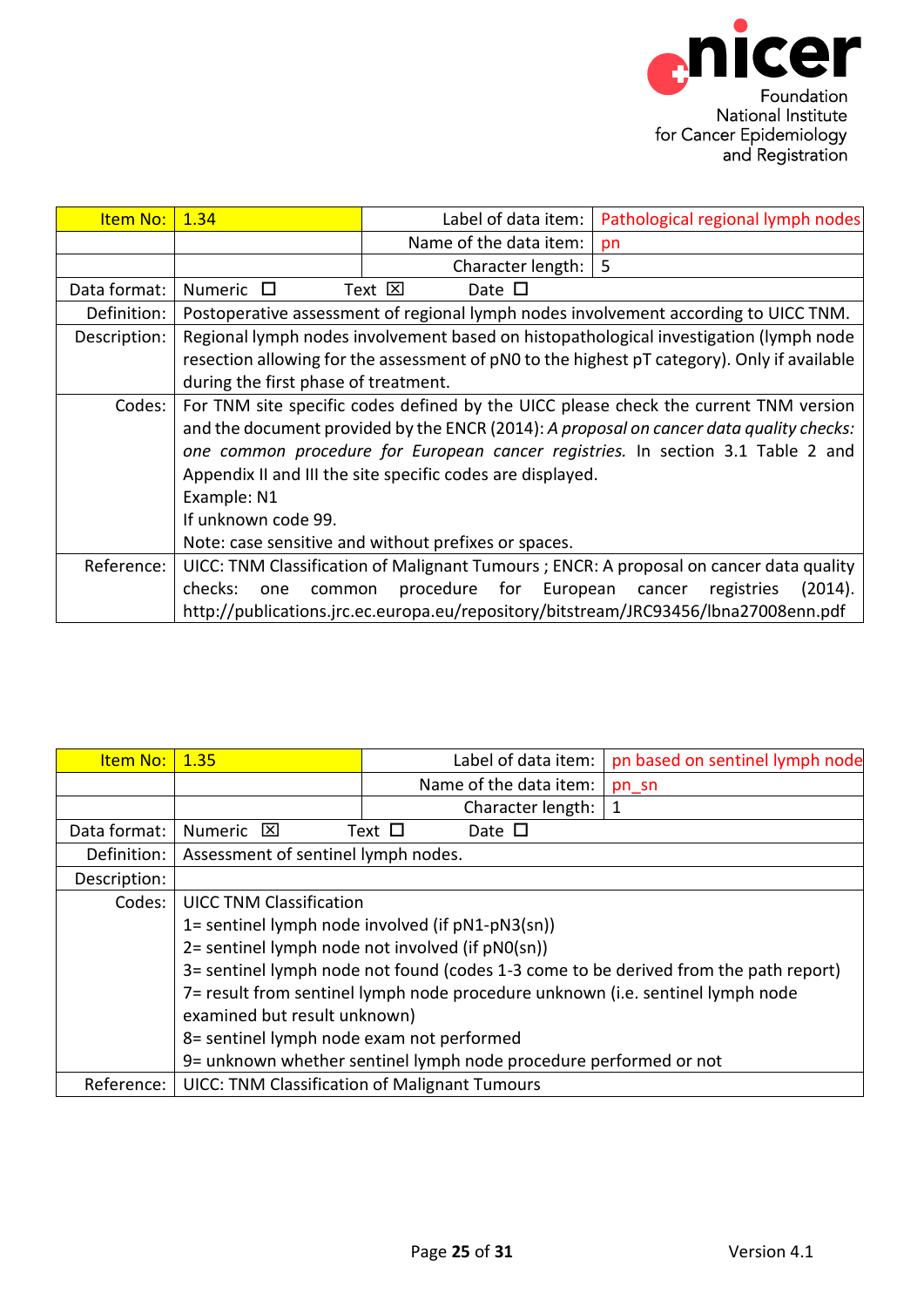<span id="page-25-0"></span>

| Item No:     | 1.36                                                                                    | Label of data item:                                                   | Pathological distant metastases                                                         |  |
|--------------|-----------------------------------------------------------------------------------------|-----------------------------------------------------------------------|-----------------------------------------------------------------------------------------|--|
|              |                                                                                         | Name of the data item:                                                | pm                                                                                      |  |
|              |                                                                                         | Character length:                                                     | 3                                                                                       |  |
| Data format: | Numeric $\Box$                                                                          | Text $\boxtimes$<br>Date $\Box$                                       |                                                                                         |  |
| Definition:  |                                                                                         | Postoperative assessment of distant metastases according to UICC TNM. |                                                                                         |  |
| Description: |                                                                                         |                                                                       | Assessment of distant metastases based on microscopic histopathological investigation.  |  |
|              |                                                                                         | Only if available during the first phase of treatment.                |                                                                                         |  |
| Codes:       | For TNM site specific codes defined by the UICC please check the current TNM version    |                                                                       |                                                                                         |  |
|              | and the document provided by the ENCR (2014): A proposal on cancer data quality checks: |                                                                       |                                                                                         |  |
|              | one common procedure for European cancer registries. In section 3.1 Table 2 and         |                                                                       |                                                                                         |  |
|              | Appendix II and III the site specific codes are displayed.                              |                                                                       |                                                                                         |  |
|              | Example: M1                                                                             |                                                                       |                                                                                         |  |
|              | If unknown code 99.                                                                     |                                                                       |                                                                                         |  |
|              | Note: case sensitive and without prefixes or spaces.                                    |                                                                       |                                                                                         |  |
| Reference:   |                                                                                         |                                                                       | UICC: TNM Classification of Malignant Tumours ; ENCR: A proposal on cancer data quality |  |
|              | checks:<br>one<br>common                                                                | procedure for European                                                | (2014).<br>registries<br>cancer                                                         |  |
|              |                                                                                         |                                                                       | http://publications.jrc.ec.europa.eu/repository/bitstream/JRC93456/lbna27008enn.pdf     |  |

<span id="page-25-1"></span>

| Item No:     | 1.37                                                         | Label of data item:                                        | Histological grade                                                                      |  |  |
|--------------|--------------------------------------------------------------|------------------------------------------------------------|-----------------------------------------------------------------------------------------|--|--|
|              |                                                              | Name of the data item: $ h $ grd                           |                                                                                         |  |  |
|              |                                                              | Character length: $ 1$                                     |                                                                                         |  |  |
| Data format: | Numeric <b>区</b>                                             | Text $\Box$<br>Date $\square$                              |                                                                                         |  |  |
| Definition:  | Assessment of histological grade                             |                                                            |                                                                                         |  |  |
| Description: |                                                              |                                                            | This variable describes, how much or how little, a tumour resembles the normal tissues  |  |  |
|              |                                                              |                                                            | from which it arose and is also used to denote cell lineage for leukaemia and lymphoma. |  |  |
|              |                                                              | Grading should generally follow the recommendations of the |                                                                                         |  |  |
|              | <b>WHO Classification of Tumours (see ICD-O-3):</b>          |                                                            |                                                                                         |  |  |
|              |                                                              |                                                            |                                                                                         |  |  |
|              | Grade I Well differentiated, Differentiated, NOS             |                                                            |                                                                                         |  |  |
|              | Grade II Moderately differentiated,                          |                                                            |                                                                                         |  |  |
|              | Moderately well differentiated, Intermediate differentiation |                                                            |                                                                                         |  |  |
|              | Grade III Poorly differentiated                              |                                                            |                                                                                         |  |  |
|              | <b>Grade IV Undifferentiated Anaplastic</b>                  |                                                            |                                                                                         |  |  |
|              |                                                              |                                                            |                                                                                         |  |  |
|              | For Leukaemia and Lymphomas:                                 |                                                            |                                                                                         |  |  |
|              | T-cell                                                       |                                                            |                                                                                         |  |  |
|              | B-cell Pre-B B-precursor                                     |                                                            |                                                                                         |  |  |
|              | Null cell Non T-non B                                        |                                                            |                                                                                         |  |  |
|              | NK cell Natural killer cell                                  |                                                            |                                                                                         |  |  |
|              |                                                              |                                                            |                                                                                         |  |  |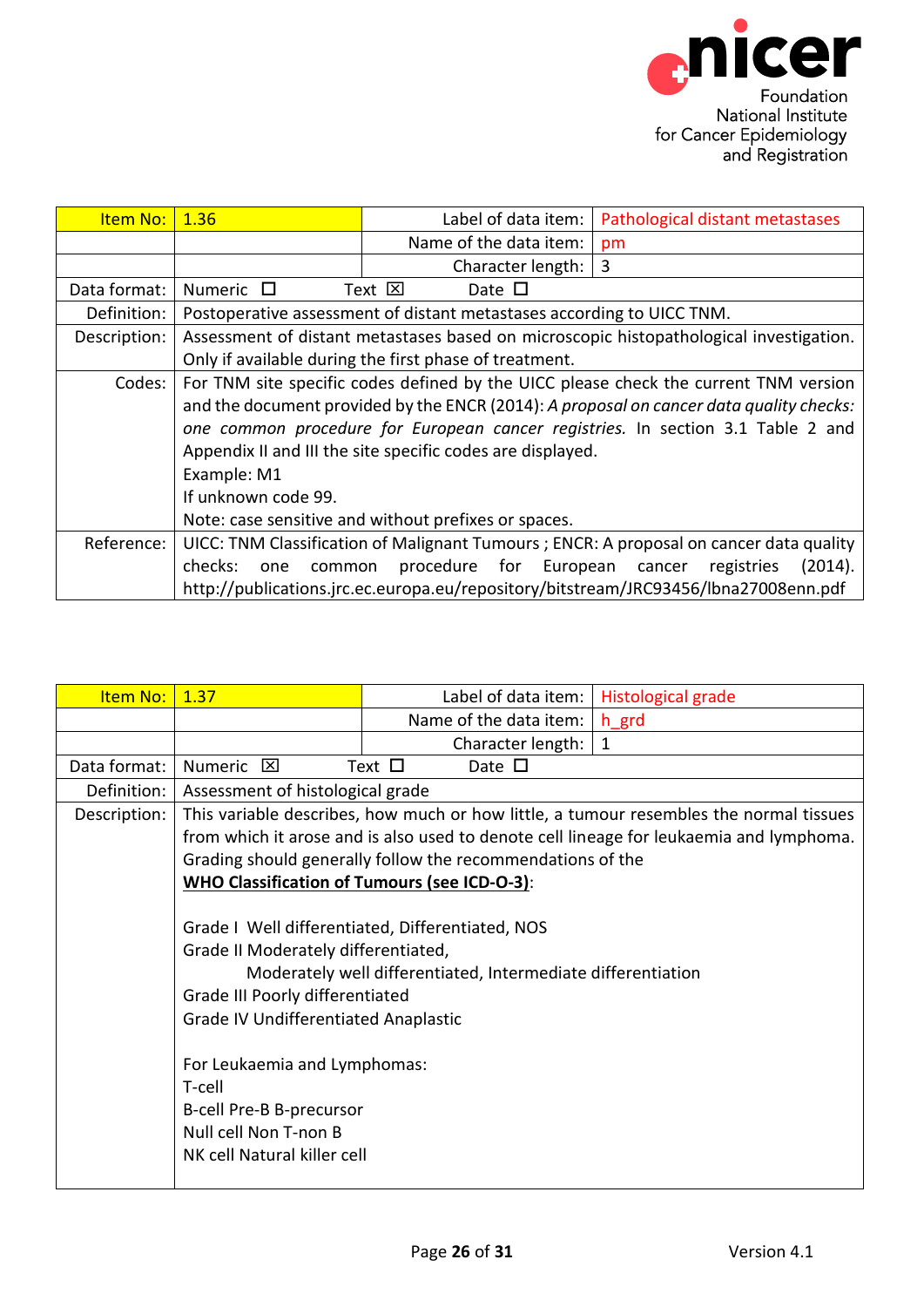

|        | When a diagnosis indicates two different degrees of grading or differentiation, the higher<br>number should be used as the grading code. The grading codes can be applied to all the<br>malignant neoplasms listed in ICD-O if the diagnosis includes information about grade or<br>differentiation.<br>Urological tumours: penis, prostate, kidney, renal pelvis, ureter, urinary bladder, urethra<br>(histopathological grading is not applicable for testicular cancer), differ from the WHO<br>recommended grading system, as they are divided in Grade 1, 2 and a summarized<br>category 3-4. In this case it is recommended to code 3, as listed below.                |
|--------|------------------------------------------------------------------------------------------------------------------------------------------------------------------------------------------------------------------------------------------------------------------------------------------------------------------------------------------------------------------------------------------------------------------------------------------------------------------------------------------------------------------------------------------------------------------------------------------------------------------------------------------------------------------------------|
|        | Exceptions from the WHO grading classification according to the TNM (UICC):<br>The TNM 7 <sup>th</sup> edition recommends that exceptions are to be made for tumours of the liver,<br>corpus uteri and breast. Liver tumours (C 22) are recommended to be graded according<br>to Edmondson/Steiner and are numbered grades I, II, III, and IV.<br>Tumours of the corpus uteri (C54) are recommended to be graded according to Creasman<br>et al. grades 1 through 3. Breast tumours (C50) are recommended to be graded according<br>to Elston/Ellis (also known as Nottingham Grading System) and are numbered grades 1, 2<br>and $3.$                                       |
|        | Grade 4 is not applicable to every tumour site. Gynaecological tumours, except the<br>gestational trophoblastic tumours (C58), are graded from grade 1 through 3, for example.<br>Further bone (C40; C41) and soft tissue tumours (C38.1-3; C47; C48.0, C49), as well as GIST<br>are split into a two level grading system (low grade/high grade).<br>The ICD-O makes special recommendations for the grading of central nervous tumours.<br>Please refer to chapter "The WHO grading system of central nervous system tumors and<br>the ICD-O grade code" in the ICD-O-3 classification.<br>Please consult the current UICC TNM version for a comprehensive overview of all |
| Codes: | exceptions.<br>1 = Grade I WHO; 1 Urological tumours (WHO), without Testicular Cancer; I Edmondson/Steiner<br>(Liver) ; 1 Creasman (Corpus Uteri); 1 Elston/Ellis (Breast); Bone&SoftTissues and GIST: Low<br>grade (Grade 1 or Grade 2 of the more detailed four level grading systems; Grade 1 of the more detailed<br>three level grading system).                                                                                                                                                                                                                                                                                                                        |
|        | 2 = Grade II WHO; 2 Urological tumours (WHO), without Testicular Cancer; II Edmondson/<br>Steiner (Liver) ; 2 Creasman (Corpus Uteri); 2 Elston/Ellis (Breast) ; Bone&SoftTissues and GIST:<br>High grade (Grade 3 or Grade 4 of the more detailed four level grading system; Grade 2 or Grade 3 of<br>the more detailed three level grading system).                                                                                                                                                                                                                                                                                                                        |
|        | 3 = Grade III WHO; 3-4 Urological tumours (WHO), without Testicular Cancer; III Edmondson/<br>Steiner (Liver); 3 Creasman (Corpus Uteri); 3 Elston/Ellis (Breast.                                                                                                                                                                                                                                                                                                                                                                                                                                                                                                            |
|        | 4 = Grade IV WHO; IV Edmondson/Steiner (Liver);                                                                                                                                                                                                                                                                                                                                                                                                                                                                                                                                                                                                                              |
|        | $5 = T$ -cell                                                                                                                                                                                                                                                                                                                                                                                                                                                                                                                                                                                                                                                                |
|        | $6 = B$ -cell                                                                                                                                                                                                                                                                                                                                                                                                                                                                                                                                                                                                                                                                |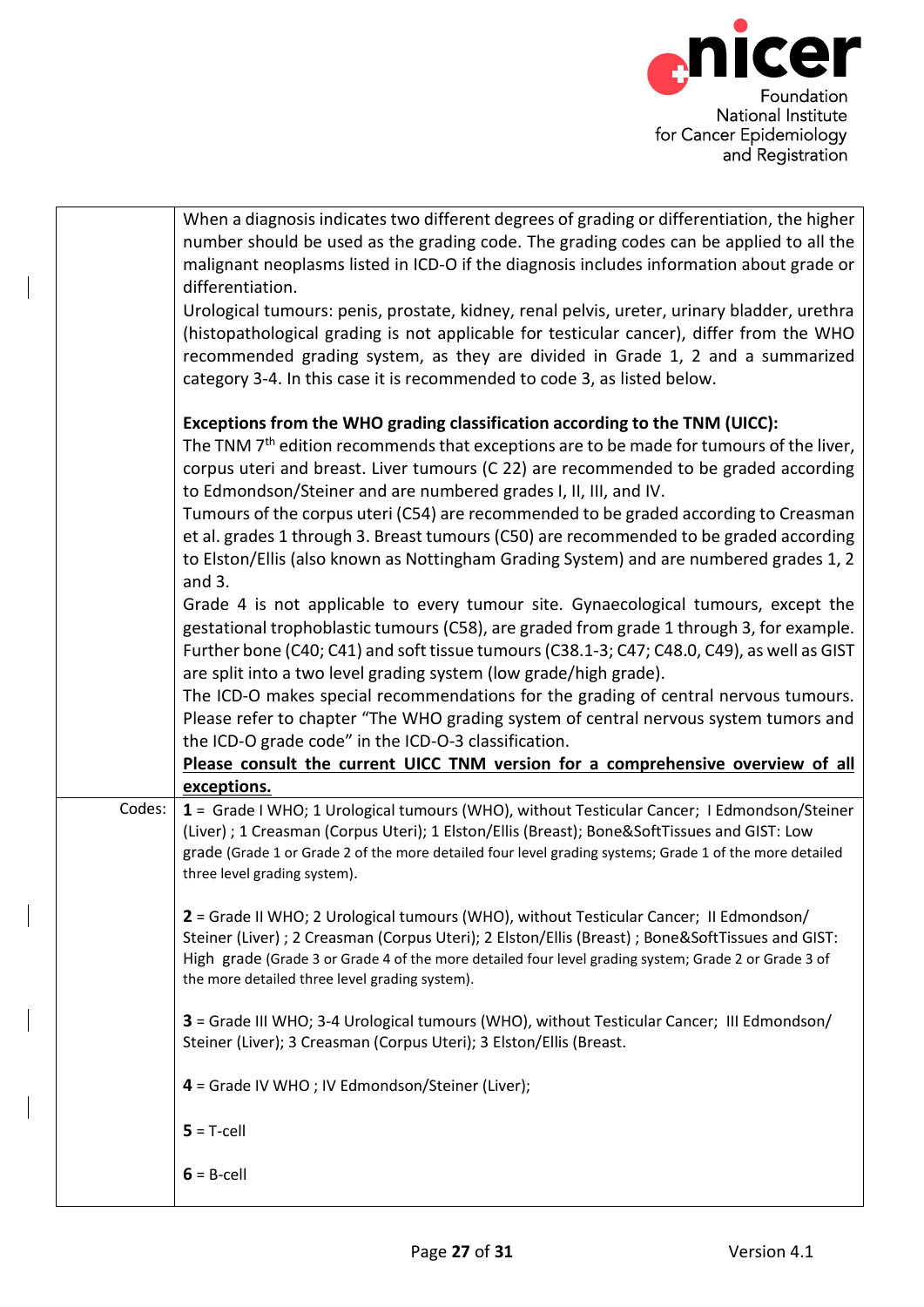<span id="page-27-0"></span>

|            | $7 =$ Null cell                                                                                  |
|------------|--------------------------------------------------------------------------------------------------|
|            | $8 = NK$ cell                                                                                    |
|            | 9 = Unknown, not determined, not stated, or not applicable (also use this code if grade assessed |
|            | based on material collected during/after neoadjuvant therapy)                                    |
| Reference: | ICD-O-3; UICC: TNM Classification of Malignant Tumours; UICC: TNM Supplement                     |
|            | Edmondson/Steiner-Grading; Cancer 1954:7:462-504                                                 |
|            | Creasman WT, Odicino F, Maisoneuve P, Beller U, Benedet JL, Heintz APM, Ngan HYS, Sideri M,      |
|            | Pecorelli S. FIGO Annual Report on the results of treatment in gynaecological cancer. Vol. 24.   |
|            | Carcinoma of the corpus uteri. J Epidemiol Biostat 2001; 6:45-86.                                |
|            | Elston/Ellis, Histopathology 1991;19: 403-410                                                    |

| <b>Item No:</b> | 1.50                                                                    | Label of data item:                                                      | Life Status |  |
|-----------------|-------------------------------------------------------------------------|--------------------------------------------------------------------------|-------------|--|
|                 |                                                                         | Name of the data item:                                                   | sfu         |  |
|                 |                                                                         | Character length:                                                        |             |  |
| Data format:    | Numeric <b>X</b>                                                        | Text $\square$<br>Date $\square$                                         |             |  |
| Definition:     | Information about patient's vital status at the date of last follow-up. |                                                                          |             |  |
| Description:    | Vital status based on canton(s) of registration                         |                                                                          |             |  |
| Codes:          | 1= alive and resident in canton(s) of registration                      |                                                                          |             |  |
|                 | 2= died while resident in canton(s) of registration                     |                                                                          |             |  |
|                 | 3= lost to follow-up (no longer residing in canton(s) of registration)  |                                                                          |             |  |
|                 | 9= unknown (could not be traced by any active follow-up procedure)      |                                                                          |             |  |
| Reference:      |                                                                         | http://www.iarc.fr./en/publications/pdfs-online/epi/sp95/sp95-chap12.pdf |             |  |

<span id="page-27-1"></span>

| <u>Item No:   1.51</u> |                                                                                                 |                            | Label of data item:   Month of follow-up |  |
|------------------------|-------------------------------------------------------------------------------------------------|----------------------------|------------------------------------------|--|
|                        |                                                                                                 | Name of the data item: mmf |                                          |  |
|                        |                                                                                                 | Character length: $ 2$     |                                          |  |
|                        | Data format:   Numeric $\boxtimes$                                                              | Date $\Box$<br>Text $\Box$ |                                          |  |
|                        | Definition:   Identifies the month of the last follow-up date. If sfu=2, use the date of death. |                            |                                          |  |
|                        | Codes:   from 1 to 12; 99 if unknown                                                            |                            |                                          |  |
|                        | Reference:   http://www.iarc.fr./en/publications/pdfs-online/epi/sp95/sp95-chap12.pdf           |                            |                                          |  |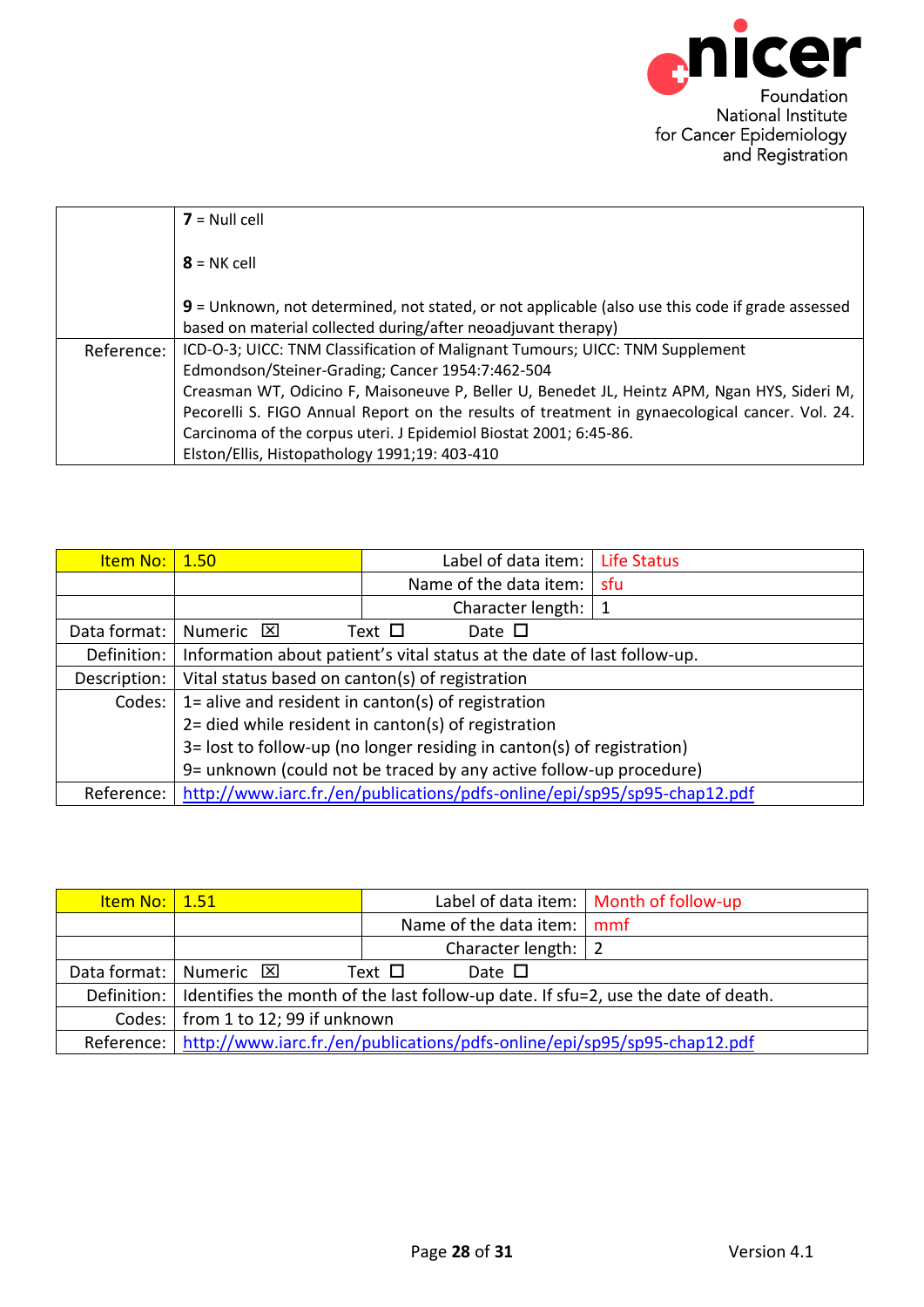<span id="page-28-1"></span><span id="page-28-0"></span>

| <u>Item No:   1.52  </u> |                                                                                                               | Label of data item:   Year of follow-up |                                                                                       |  |  |  |
|--------------------------|---------------------------------------------------------------------------------------------------------------|-----------------------------------------|---------------------------------------------------------------------------------------|--|--|--|
|                          |                                                                                                               | Name of the data item:   yyf            |                                                                                       |  |  |  |
|                          |                                                                                                               | Character length: $ 4 $                 |                                                                                       |  |  |  |
|                          | Data format:   Numeric $\boxtimes$                                                                            | Text $\Box$<br>Date $\square$           |                                                                                       |  |  |  |
|                          | Definition: $\vert$ Identifies the calendar year of the last follow-up date. If sfu=2, use the date of death. |                                         |                                                                                       |  |  |  |
|                          |                                                                                                               |                                         | Reference:   http://www.iarc.fr./en/publications/pdfs-online/epi/sp95/sp95-chap12.pdf |  |  |  |

| <u>Item No:   1.53</u> |                                                                                            |             | Label of data item:   Age at follow-up |       |
|------------------------|--------------------------------------------------------------------------------------------|-------------|----------------------------------------|-------|
|                        |                                                                                            |             | Name of the data item:                 | age f |
|                        |                                                                                            |             | Character length: $\vert 5 \rangle$    |       |
| Data format:           | Numeric <b>⊠</b>                                                                           | Text $\Box$ | Date $\Box$                            |       |
| Definition:            | The age in days of the patient at the date of the last follow-up. If sfu=2, use the age at |             |                                        |       |
|                        | death.                                                                                     |             |                                        |       |
| Description:           | Allows the calculation of intervals in days in the absence of exact dates.                 |             |                                        |       |
| Codes:                 | 0 to 99999                                                                                 |             |                                        |       |
| Reference:             | http://www.iarc.fr./en/publications/pdfs-online/epi/sp95/sp95-chap12.pdf                   |             |                                        |       |

<span id="page-28-2"></span>

| <u>Item No:   1.55</u>      |                                                                                         |                                     | Label of data item:   Principal cause of death |  |
|-----------------------------|-----------------------------------------------------------------------------------------|-------------------------------------|------------------------------------------------|--|
|                             |                                                                                         | Name of the data item:              | bfs cod                                        |  |
|                             |                                                                                         | Character length: $\vert 4 \rangle$ |                                                |  |
| Data format: Numeric $\Box$ |                                                                                         | Text $\boxtimes$<br>Date $\square$  |                                                |  |
|                             | Definition:   Principal cause of death according to Swiss Federal Office of Statistics. |                                     |                                                |  |
| Description:                | ICD-10 coding. Allows calculation of cancer-specific statistics.                        |                                     |                                                |  |
| Codes: I                    | First letter plus three digits. Leave out the decimal point (A000 to U999)              |                                     |                                                |  |
| Reference:                  | Variable ENDG U CD GES T in Appendix 4                                                  |                                     |                                                |  |

<span id="page-28-3"></span>

| <u>Item No:   1.56</u> |                                                                                        | Label of data item:   Primary cause of death |                |  |
|------------------------|----------------------------------------------------------------------------------------|----------------------------------------------|----------------|--|
|                        |                                                                                        | Name of the data item: $\vert$ dc cod1       |                |  |
|                        |                                                                                        | Character length:                            | $\overline{4}$ |  |
| Data format:           | Numeric $\Box$<br>Date $\square$<br>Text $\boxtimes$                                   |                                              |                |  |
|                        | Definition:   Primary cause of death according to Swiss Federal Office of Statistics.  |                                              |                |  |
| Description:           | ICD-10 coding. Allows decision, whether cancer was mentioned in the death certificate. |                                              |                |  |
|                        | Codes:   First letter plus three digits. Leave out the decimal point (A000 to U999)    |                                              |                |  |
|                        | Reference:   Variable GRUND KRANK GES T in Appendix 4                                  |                                              |                |  |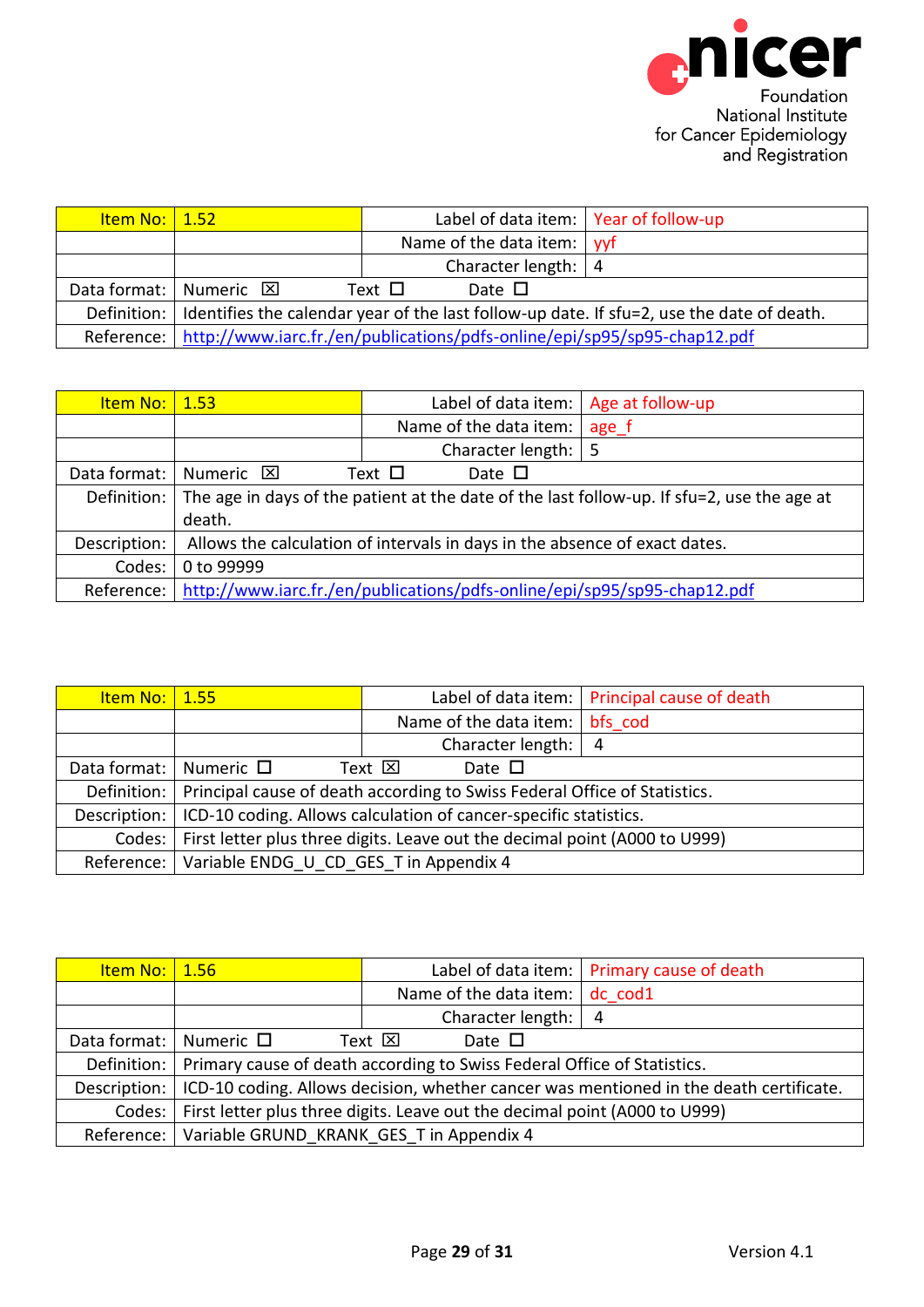<span id="page-29-1"></span><span id="page-29-0"></span>

| <u>Item No:   1.57</u>        |                                                                                        |                                        | Label of data item:   Secondary cause of death |  |
|-------------------------------|----------------------------------------------------------------------------------------|----------------------------------------|------------------------------------------------|--|
|                               |                                                                                        | Name of the data item: $\vert$ dc cod2 |                                                |  |
|                               |                                                                                        | Character length: $\vert 4 \rangle$    |                                                |  |
| Data format:   Numeric $\Box$ |                                                                                        | Text $\boxtimes$<br>Date $\square$     |                                                |  |
| Definition:                   | Secondary cause of death according to Swiss Federal Office of Statistics.              |                                        |                                                |  |
| Description:                  | ICD-10 coding. Allows decision, whether cancer was mentioned in the death certificate. |                                        |                                                |  |
| Codes: I                      | First letter plus three digits. Leave out the decimal point (A000 to U999)             |                                        |                                                |  |
| Reference:                    | Variable FOLGE_KRANK_GES_T in Appendix 4                                               |                                        |                                                |  |

| <u>Item No:   1.58</u>        |                                                                                              |                                    | Label of data item: $\frac{1}{1}$ 1 <sup>st</sup> tertiary cause of death |  |
|-------------------------------|----------------------------------------------------------------------------------------------|------------------------------------|---------------------------------------------------------------------------|--|
|                               |                                                                                              | Name of the data item:   dc cod3   |                                                                           |  |
|                               |                                                                                              | Character length: $ 4$             |                                                                           |  |
| Data format:   Numeric $\Box$ |                                                                                              | Text $\boxtimes$<br>Date $\square$ |                                                                           |  |
|                               | Definition:   First tertiary cause of death according to Swiss Federal Office of Statistics. |                                    |                                                                           |  |
| Description:                  | ICD-10 coding. Allows decision, whether cancer was mentioned in the death certificate.       |                                    |                                                                           |  |
|                               | Codes:   First letter plus three digits. Leave out the decimal point (A000 to U999)          |                                    |                                                                           |  |
|                               | Reference:   Variable BEGLEIT KRANK A GES T in Appendix 4                                    |                                    |                                                                           |  |

<span id="page-29-2"></span>

| <u>Item No:   1.59</u>        |                                                                                             |                                        | Label of data item: $\frac{1}{2}$ <sup>nd</sup> tertiary cause of death |  |
|-------------------------------|---------------------------------------------------------------------------------------------|----------------------------------------|-------------------------------------------------------------------------|--|
|                               |                                                                                             | Name of the data item: $\vert$ dc cod4 |                                                                         |  |
|                               |                                                                                             | Character length:                      | $\overline{4}$                                                          |  |
| Data format:   Numeric $\Box$ | Text $\boxtimes$<br>Date $\square$                                                          |                                        |                                                                         |  |
|                               | Definition: Second tertiary cause of death according to Swiss Federal Office of Statistics. |                                        |                                                                         |  |
| Description:                  | ICD-10 coding. Allows decision, whether cancer was mentioned in the death certificate.      |                                        |                                                                         |  |
| Codes:                        | First letter plus three digits. Leave out the decimal point (A000 to U999)                  |                                        |                                                                         |  |
|                               | Reference:   Variable BEGLEIT KRANK B GES T in Appendix 4                                   |                                        |                                                                         |  |

<span id="page-29-3"></span>

| Item No:     | 1.60                                                                                 |                       |                        | Label of data item:   ICD-version cause of death |  |
|--------------|--------------------------------------------------------------------------------------|-----------------------|------------------------|--------------------------------------------------|--|
|              |                                                                                      |                       | Name of the data item: | vicd cod                                         |  |
|              |                                                                                      | Character length:   2 |                        |                                                  |  |
| Data format: | Numeric <b>X</b>                                                                     | Text $\Box$           | Date $\Box$            |                                                  |  |
| Definition:  | ICD-version (International Statistical Classification of Diseases and Related Health |                       |                        |                                                  |  |
|              | Problems): cause of death coding BFS.                                                |                       |                        |                                                  |  |
| Description: |                                                                                      |                       |                        |                                                  |  |
| Codes:       | $8 - 10$                                                                             |                       |                        |                                                  |  |
| Reference:   | http://www.who.int/classifications/icd/en/                                           |                       |                        |                                                  |  |